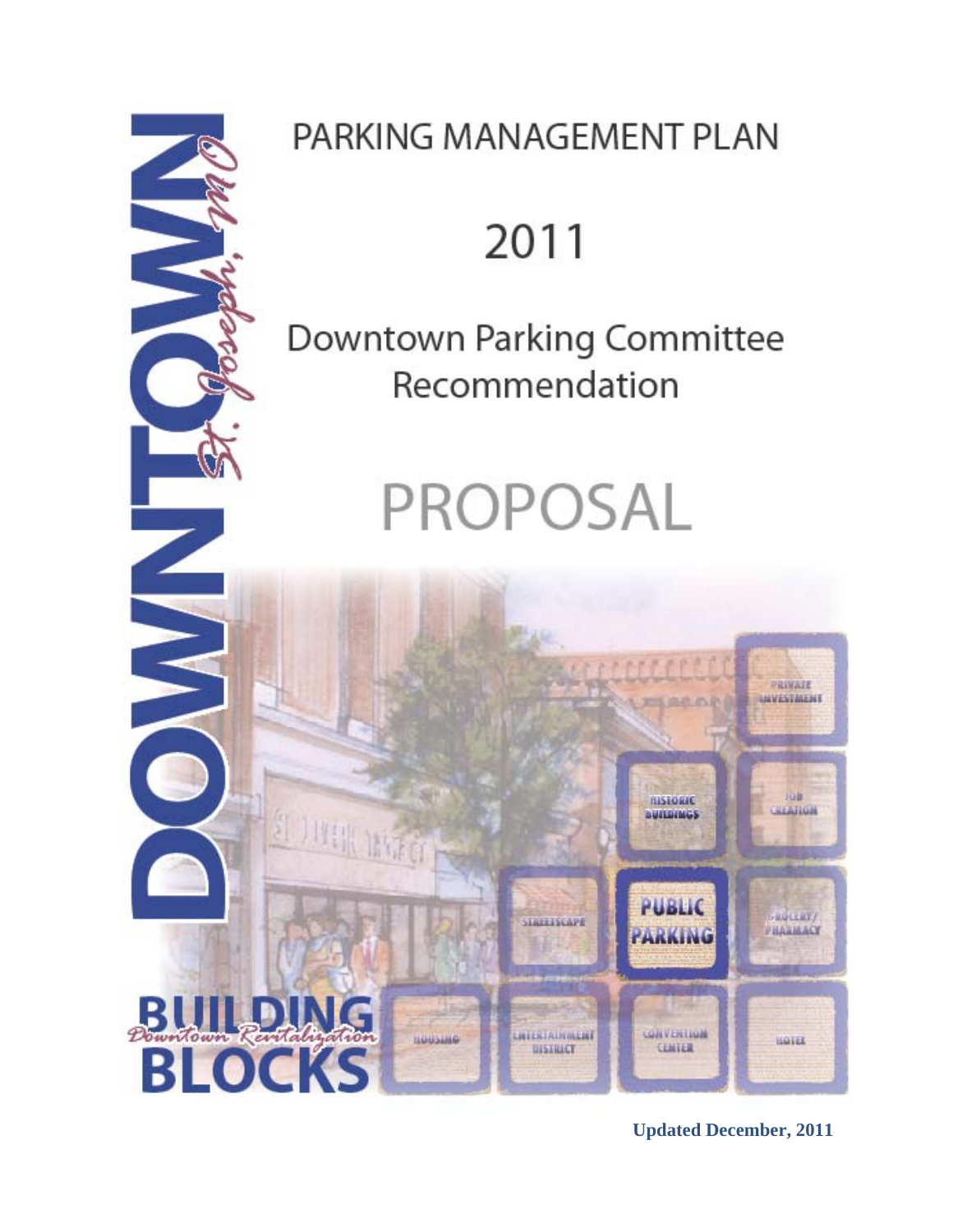# **Downtown St. Joseph<br>Parking Plan**

## **Table of Contents**

| Conventional Approaches to Creating Parking Are Not Good Enough2          |  |
|---------------------------------------------------------------------------|--|
|                                                                           |  |
|                                                                           |  |
|                                                                           |  |
|                                                                           |  |
|                                                                           |  |
|                                                                           |  |
|                                                                           |  |
|                                                                           |  |
|                                                                           |  |
|                                                                           |  |
|                                                                           |  |
|                                                                           |  |
|                                                                           |  |
|                                                                           |  |
|                                                                           |  |
|                                                                           |  |
|                                                                           |  |
|                                                                           |  |
|                                                                           |  |
|                                                                           |  |
|                                                                           |  |
|                                                                           |  |
|                                                                           |  |
| <b>Section IV. Cost Associated with Parking Committee Recommendations</b> |  |
|                                                                           |  |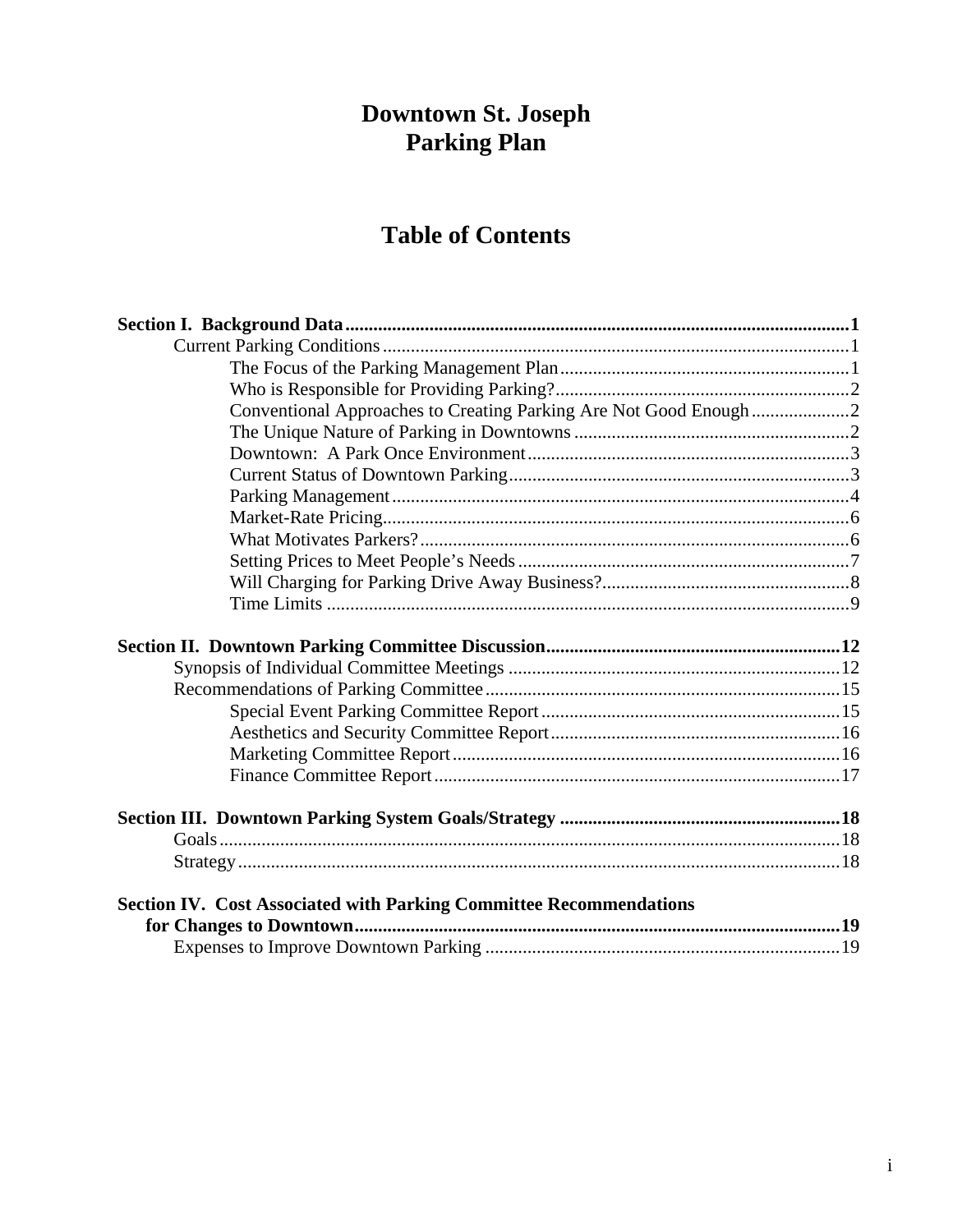| Cost Summary for Various Options to Restore Parking Meters in CBD 25 |  |
|----------------------------------------------------------------------|--|
|                                                                      |  |
|                                                                      |  |
|                                                                      |  |
|                                                                      |  |
|                                                                      |  |
|                                                                      |  |
|                                                                      |  |
|                                                                      |  |
|                                                                      |  |
|                                                                      |  |
|                                                                      |  |
|                                                                      |  |
|                                                                      |  |

#### **Appendix A – Council Streets & Infrastructure Committee July 15, 2009: Building Blocks for Downtown Revitalization: Parking**

Special Thanks to Members of the Downtown Parking Committee:

| Dr. Robert Spurgat, Co-chairman |
|---------------------------------|
| <b>Andy Macias</b>              |
| Gordon Mapley                   |
| Jeff Penland                    |
| Al Purcell                      |
| <b>James Root</b>               |
| James Roth                      |
| <b>Judy Sabbert</b>             |
| <b>Joyce Starr</b>              |
| <b>Mary Supple</b>              |
| <b>Sally Wurtzler</b>           |
|                                 |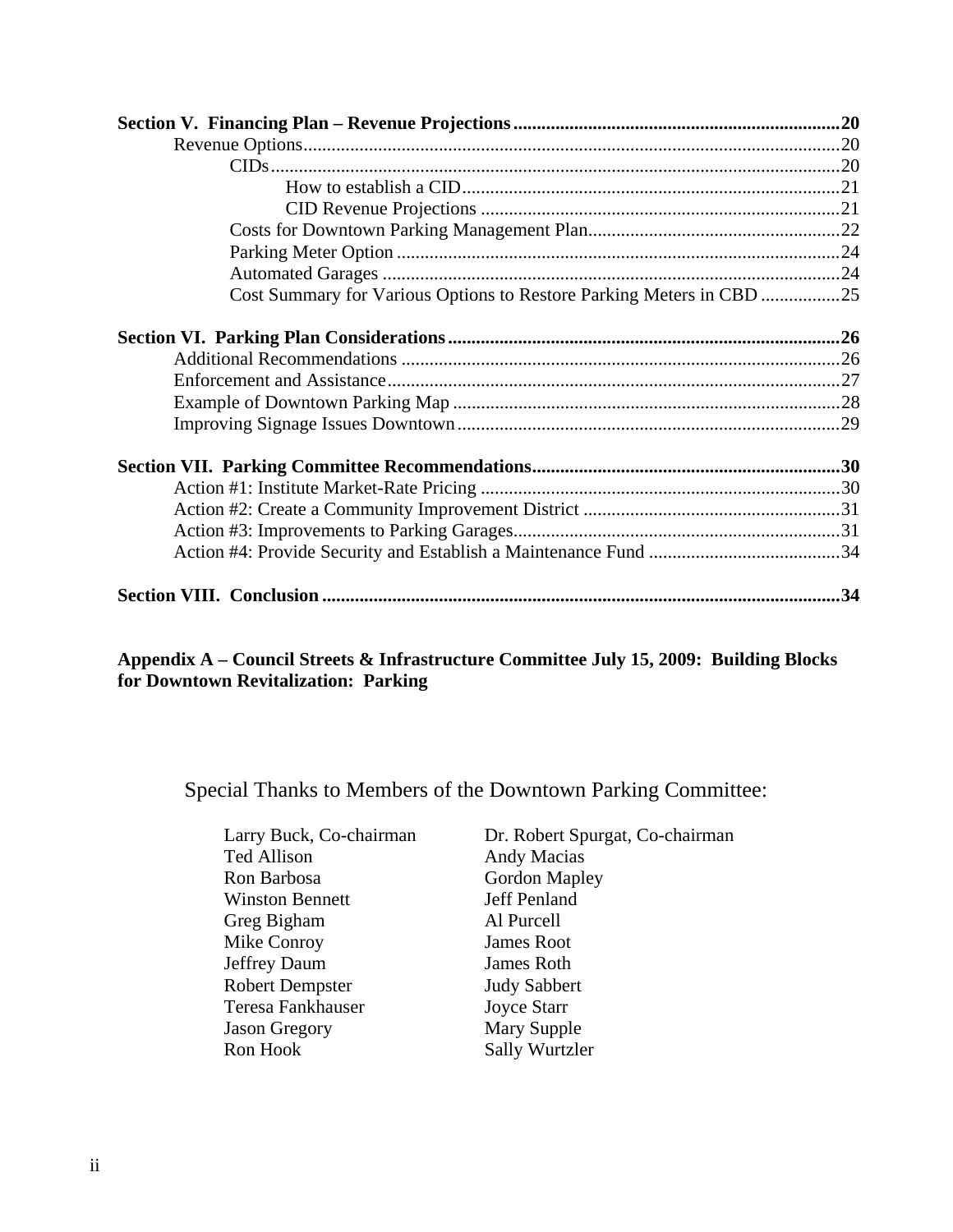## **SECTION I. BACKGROUND DATA**

The primary goal of this parking plan is to support the revitalization and growth of downtown St. Joseph by complementing the efforts of downtown property owners and business owners. An effective downtown parking plan should help provide better service to the customers of downtown businesses and the residents of the area.

Downtown St. Joseph is on the verge of becoming an entertainment destination. This is the place where people will want to be. The sheer number of people will enliven our sidewalks, making them much more interesting and will give the pedestrian a much safer feel. The whole downtown will take on a much more festive mood, and will be a wonderful destination for residents and visitors alike. There will be much more "to do" in St. Joseph. Most of the new visitors to Downtown will arrive by automobile, and they will need a place to park that automobile while they are enjoying themselves. Since the parking space is the place where most will first set foot in the area, it acts as an arrival point and sets the mood for their Downtown experience. Will there be a convenient space available? Will there be an inexpensive space available? If they have to walk, will the walk be pleasant? Will they have to carry a pocketful of quarters, or will there be another way to pay? Will they have to move their car every hour or so to avoid a ticket?

There are about as many approaches to downtown parking as there are downtowns. And while many downtown parking programs have positive features, most have very negative features, too — and it is very difficult to get it just right. If there is enough parking, then it is often too much, cluttering the landscape with lifeless asphalt expanses and bunker-like garages. If it is free, then it usually comes at the risk of an expensive ticket or the hassle of moving your car around to comply with time limits. If you pay, how much do you charge?

#### **Current parking conditions in Downtown St. Joseph**

In order to better understand where or if parking problems exist, City Staff thoroughly researched the parking patterns in Downtown and analyzed downtown parking conditions. In addition, the anticipated parking needs for the future were examined. The existing Downtown Precise Plan was reviewed for the potential additional development that it would allow Downtown and the parking impact this would have. See Appendix A.

#### The Focus of the Parking Management Plan

There are many important aspects of parking. Public parking management refers to how we regulate City-owned parking in order to ensure that it is used as efficiently and effectively as possible. There are approximately 4,700 parking spaces in lots, garages and on the streets in the Downtown area. Ensuring that they are well managed is a critical piece of the Downtown Building Block puzzle. Public parking management consists primarily of prices charged for parking and time limits on parking spaces.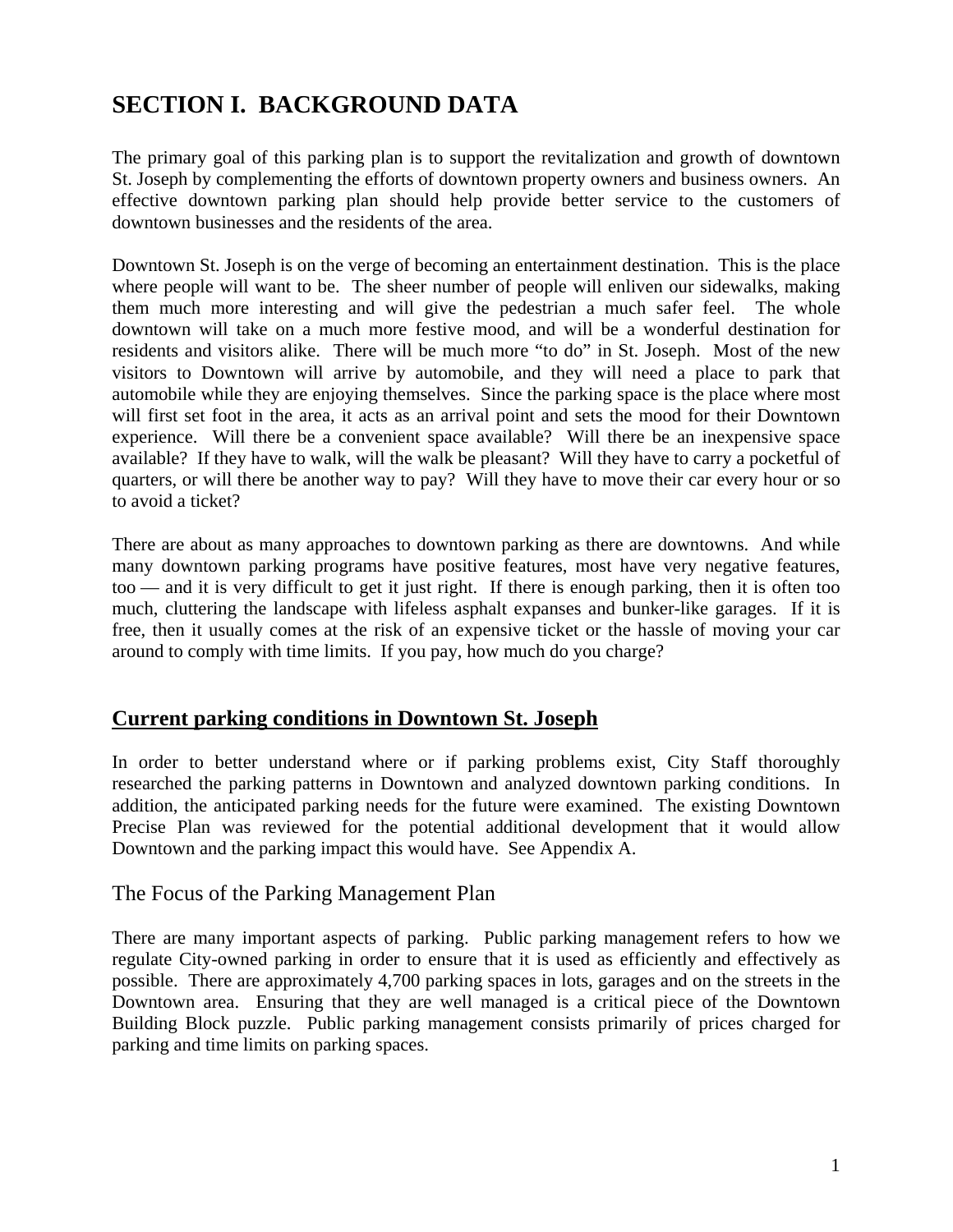#### Who is Responsible for Providing Parking?

Many people look to their local government to provide ample downtown parking. Technically, however, the responsibility to provide parking in all areas of the City falls on the private property owner whose business generates the need for the parking in the first place. In most areas of a city, this works. However, Downtowns are more challenging. Downtowns work and are appealing because there is so much to do in such a small area. By definition, there just is not a lot of room for parking in a downtown. Downtowns provide extra appeal because they are oriented to the pedestrian while most other areas of our cities are oriented to the automobile. Keeping our downtowns pedestrian-friendly requires us to devote less space to parking than we might in other environments. Having such an area which is compact, walkable, and lively is highly desirable to much of the population and is an important part of any city's land use "portfolio," just as industrial zones, regional retail and residential areas are important. So, it is in the City's best interest to work with merchants and property owners to find a solution to the Downtown parking issue, rather than just telling property owners to deal with parking themselves.

#### Conventional Approaches to Creating Parking Are Not Good Enough

While we must work with merchants and property owners to ensure that Downtown's parking supply is adequate, we must develop creative ways to address parking. The conventional approach used in most cities in the United States is adequate and appropriate for downtowns, but has been deemed unsuitable for Downtown St Joseph. The conventional approach includes charging for on-street parking. To relieve congested on-street parking, cities create on-site parking requirements in their zoning ordinance. This means that when houses, shops, or offices are built, parking must be built along with them. Historically, this requirement forced developers in downtown to demolish adjacent buildings to meet this requirement. That's an approach that causes yet more problems. How much parking? Usually, the amount of parking needed is based on the City Zoning Ordinance. Our ordinance requires 4-1/2 parking spaces for every 1,000 sq. ft. of gross floor area, the goal being to accommodate all parking needs on the site of the project. Customers typically assume that parking will be free (in areas outside of a downtown) and will not be shared with neighboring properties, meaning efficiency is minimized and demand is maximized. This approach does not create attractive, walkable environments, but it can work if land is plentiful and inexpensive to develop. However, this approach does not work for downtowns. Downtowns work precisely because they have so many uses in such a compact area.

Do we need to have enough parking? Absolutely! But we must be sure to have "just enough" and not "more than enough." And with that "just enough" amount, we must be very shrewd and efficient in order to make it work as well as possible.

#### The Unique Nature of Parking in Downtowns

It is very clear that the parking challenge before us is significant. However, by their very nature, downtowns possess certain parking advantages as well. Identifying and taking advantage of these assets is one of the keys to our parking destiny.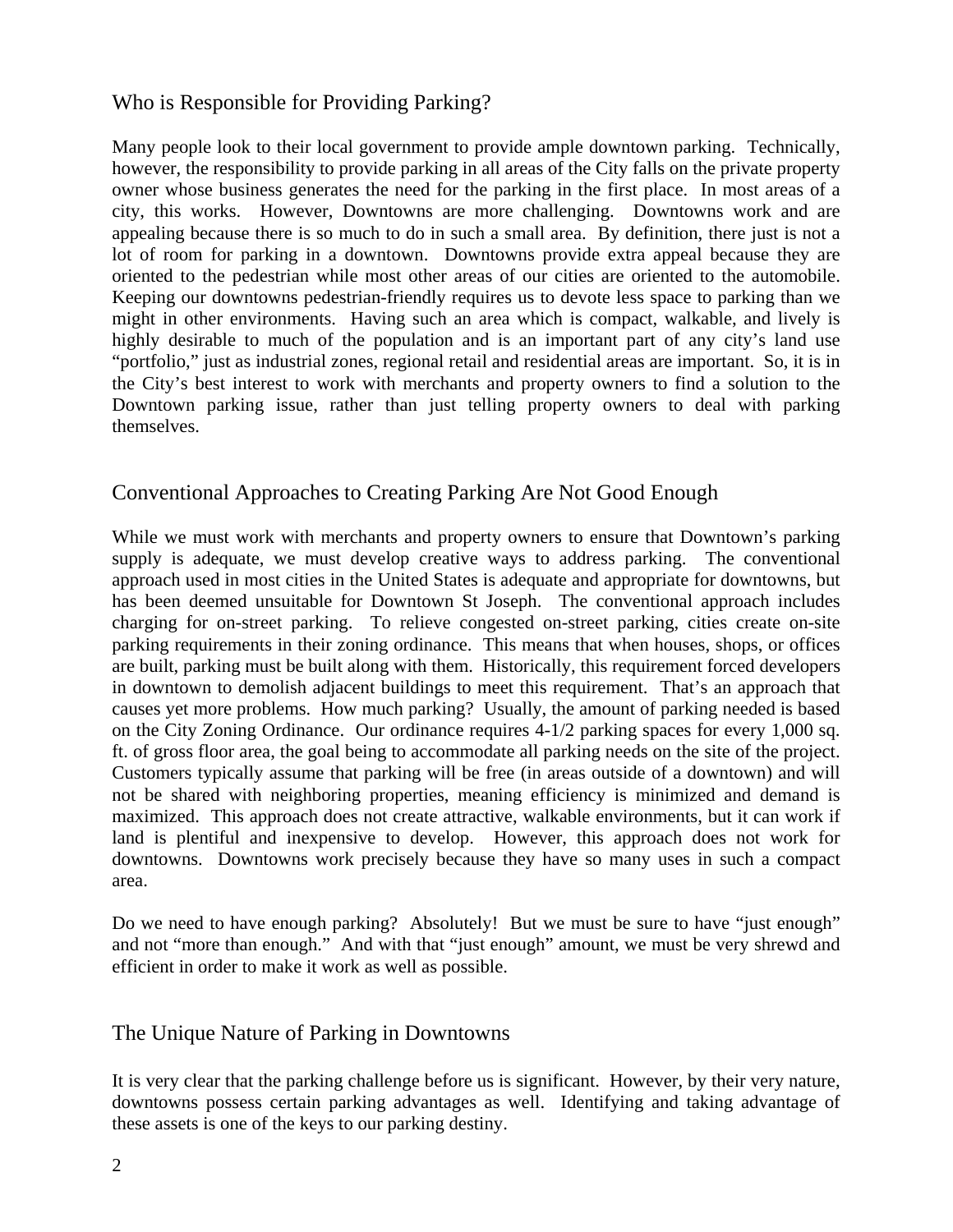#### Downtown: A Park Once Environment

There are three main characteristics of a good downtown that make it possible to have a "park once environment". First, downtowns are compact. This means that a given number of uses take up less space. This is because buildings are usually taller and cover more of their site. By bringing everything closer together, the need to drive from one place to another is reduced. Second, downtowns are mixed-use in nature. This means that offices, shops, restaurants, services, and residences can all be found very close together, sometimes in the same building. Non-downtown areas typically segregate these functions from each other, which causes them to be farther from each other than they are in downtown areas. This distance is usually beyond a comfortable walk, which most people consider to be one-quarter of a mile or less.

Good downtowns are walkable. What does "walkable" mean? Technically, you can walk just about anywhere. However to be truly walkable, a place must be inviting to walkers and must provide them with comfort, security, and interest. Sidewalks must not only be present, but they must be sufficiently wide to support the activities typical of downtowns. Street trees and awnings should protect them from the sun and rain. Parked cars should protect them from traffic. Storefronts and architecture should offer visual interest. The street pattern should be fine grained and interconnected so that pedestrians can take direct routes to their destination. When all of these factors are in place, a downtown is truly walkable.

Finally, and perhaps most importantly, by encouraging people to park once and walk to all subsequent destinations, we add activity and potential customers to the sidewalk. This is important for several reasons. First, it gives merchants an opportunity for "customer sharing." If people walk by a business on their way to somewhere else, that business has the opportunity to attract the customer in and sell them something, too. If the customer parks at each destination and never walks the sidewalk, that opportunity doesn't exist.

Second, it adds safety to the area. A busy sidewalk is a safe sidewalk. Danger or the perception of danger lurks when a street is deserted, but in the company of your fellow citizens you can be assured of a good level of security. Criminals hate witnesses. People love to be in the presence of other people, and by creating a park once environment, we create busy sidewalks which are an attraction in themselves and will encourage more people to visit Downtown. A busy, active place actually attracts more activity.

#### Current Status of Downtown Parking

- The seven public parking lots in the St. Joseph downtown area have a total of 1,377 parking spaces.
- In addition, there are approximately 1,200 free on-street parking spaces in the downtown area.
- There are approximately 38 private parking facilities located in the downtown area that provide another 2,100 parking spaces.
- This makes a total of approximately 4,700 total parking spaces available downtown. Approximately 55% of these spaces are owned and operated by the City of St. Joseph. (The total number of parking spaces available at East Hills Shopping Center is 3,525.)
- All public parking is free on weekends and holidays and after 6:00 p.m. on weekdays.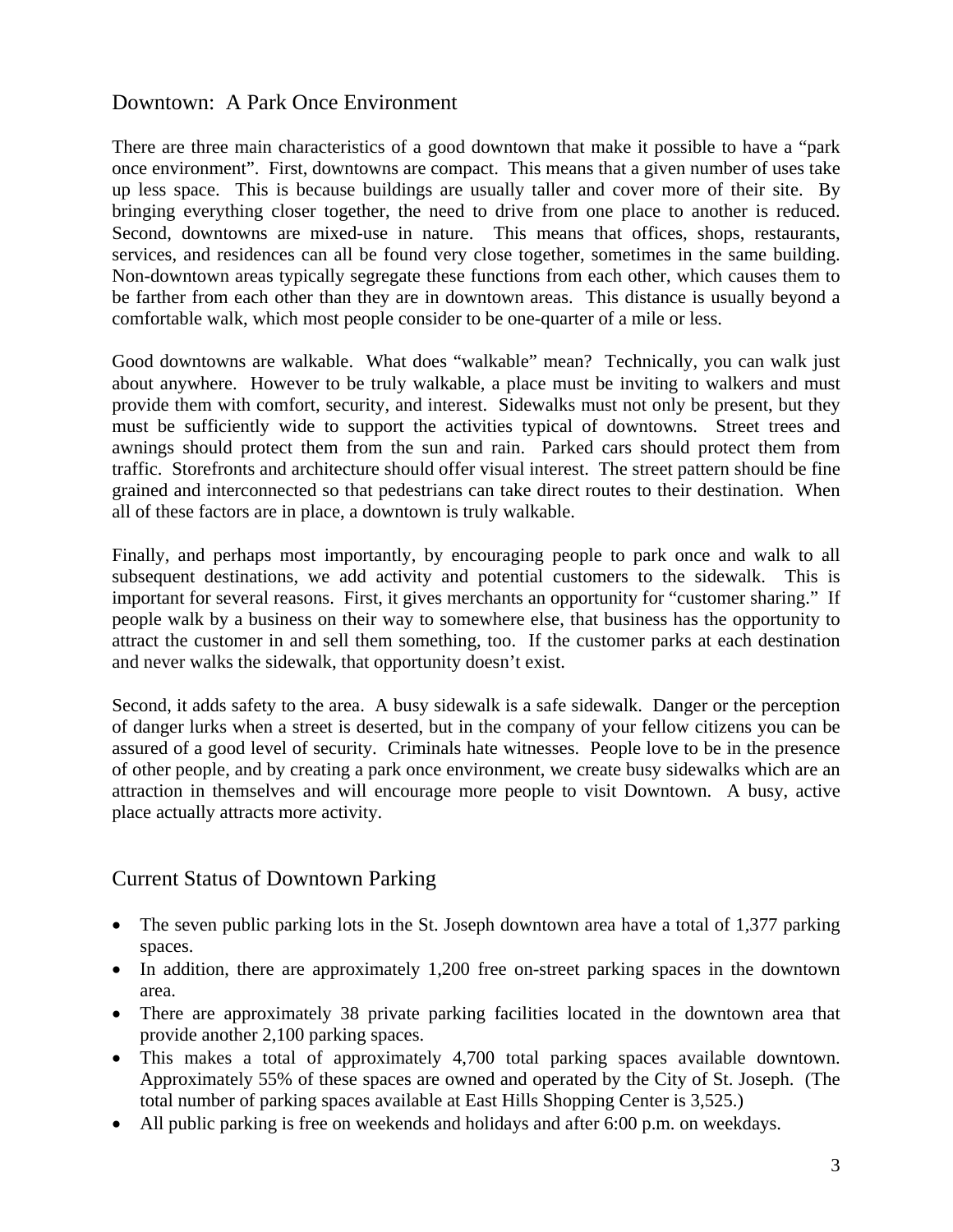- There is currently sufficient parking available in the downtown area on a typical weekday.
- There are parking deficiencies in specific areas during peak hours and for special events. However, most of the areas where there are parking deficiencies are adjacent to blocks or parking facilities that have a significant surplus of parking spaces.
- All on-street public parking and most private parking is free.
- There are currently 21 businesses paying for their employees to park in paid public garages and lots.
- The availability of free parking, both public and private, is limiting the utilization of the pay public parking facilities.
- The cost of parking in public parking facilities in the downtown area is less than many other similar cities.
- There is too much signage associated with parking restrictions and not enough signs for assisting motorists to find available parking. More pedestrian and vehicular way finding signage is needed, not regulatory signs.
- Some of the walking surface needs to be replaced between available parking and the destinations they serve.
- In some areas, confusion is created by parking regulations that seem to be inconsistent. The variety of local parking regulations include: special permit spaces, customer parking zones, 2-hour limit parking, 2-hour handicap, 4-hour handicap, passenger loading zones, and bus loading zones.
- Many people are unhappy with parking enforcement. They believe it is selective and unfriendly.

People receiving a parking ticket have five days to pay it at the minimum fee. Between 5-10 days, the fee doubles and a letter is sent to the violator reminding him or her of the ticket and the increase in the fine. After the 10-day violation is assessed, the offender has 15 days to respond. If they don't respond in that time frame, the ticket is submitted to the City Prosecuting Attorney who sends another letter trying to get payment of the ticket. If this fails, the Prosecuting Attorney issues a summons to appear in court. If the violator fails to appear, a warrant is issued.

#### Parking Management

Parking management refers to how public parking is controlled through pricing, time limits, and other regulations. The number one reason we manage parking is to create "turnover" of spaces, meaning people leave the spaces after a time, then someone else uses them. If there were always spaces available when and where people needed them, then parking management wouldn't be necessary. In compact downtown situations where there is competition for space, management is needed. Another reason management is necessary is to generate sufficient revenue to operate and maintain parking facilities and provide for future enhancements or improvements to the facilities.

There are two primary tools that are available to cities to manage public parking, and the City Council must set policy on both of them in order for Downtown St. Joseph to attract new visitors and satisfy existing business owners. They are:

- 1) Pricing
- 2) Time Limits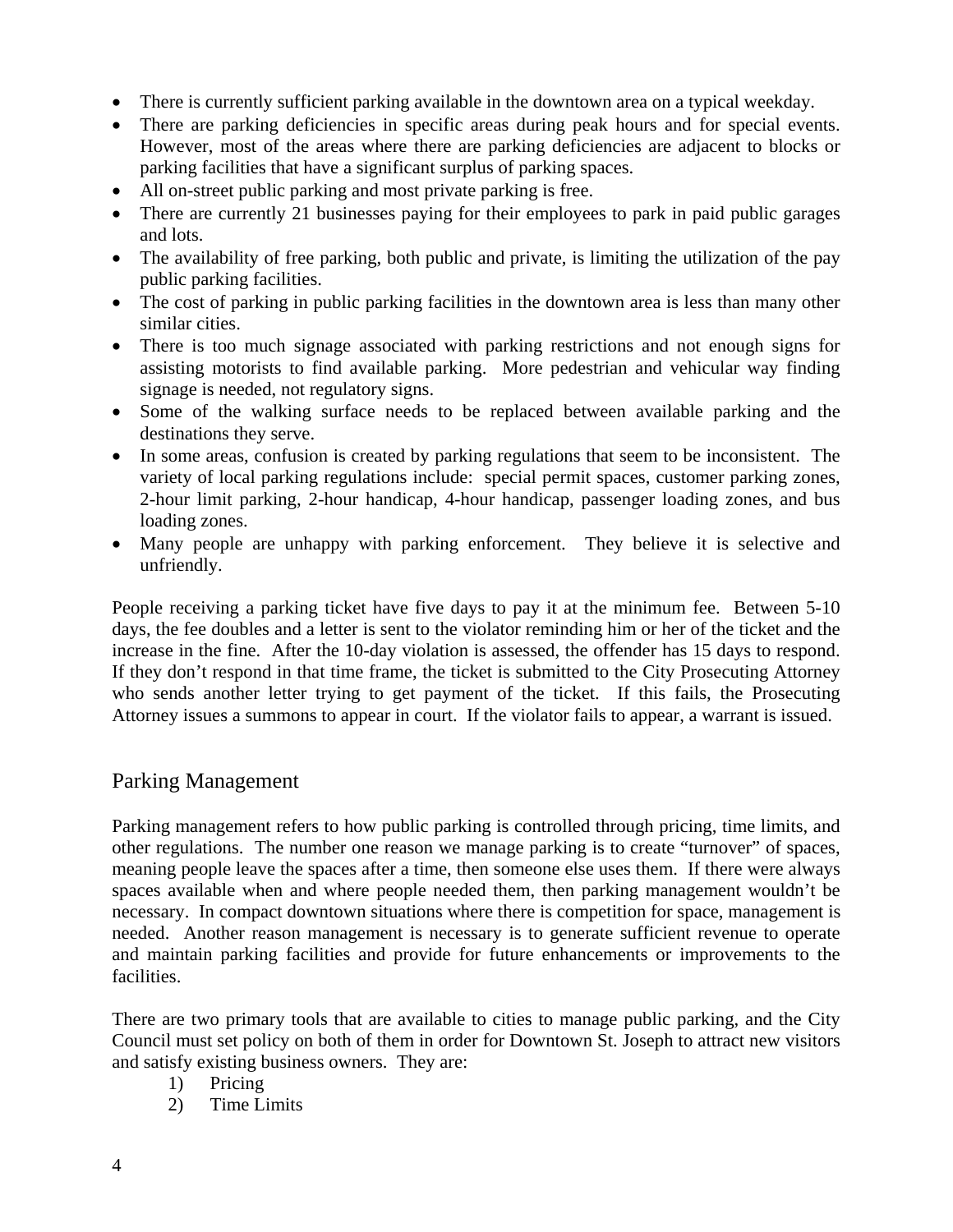Why charge for parking? People love free parking, right? Why not give it to them? When the supply of any commodity is limited and demand for it is near or above that limited supply, the price goes up. If a commodity is free, then it will be quickly exhausted by the first people who get to it. There can be no rational distribution to those who might need it or want it more after that. This is the main reason to charge for parking in a downtown. The alternative of flooding the market with parking spaces is cost-prohibitive and is damaging to the features which make downtowns attractive, namely beauty, walkability, and compactness. Thus, the supply is limited.

The fact is that nothing is free. "Free" parking is paid by some one  $\_\_a$  business, a district, or a unit of government. Parking for a fee is simply a user fee aimed at receiving revenue from the user utilizing the parking. So the central question is who should pay for parking and how?

If a municipality wants to subsidize and encouragement development in downtown, it may direct available funding from other programs to create free parking. If a business wants to create a free parking environment, it could join with others to fund a parking measure or validate (pay for its customer's parking).

In larger areas, multiple property owners could band together and create a parking authority or district that would pay for the costs of parking maintenance and management. The point is that somebody, somewhere is paying for parking. The question is "who".

Struggling downtowns often have an overabundance of parking and almost always have spaces available when and where they are needed. Such places do not need to charge for parking and probably shouldn't. Suburban strip malls sometimes have greater supplies of parking than is needed and do not charge for parking either. However, do we want Downtown St Joseph to be a struggling downtown or a strip mall?

Obviously, the answer is "no." Downtown is already a major employment center and the City has made several wise investments that will solidify it as a strong shopping, dining, residential, and entertainment venue in the future. We will have a lively downtown and to support this, we will have to manage parking in a creative way. Therefore, the main reason to charge for parking is to ration a limited supply of the coveted on-street parking. By charging for parking, people will be encouraged to move out of their parking spaces as quickly as possible in order to pay as little as possible, and spaces will be made available to others. Thus, charging for parking makes fewer spaces feel like more. Without parking management in general, and fees in particular, employees and merchants tend to park in the best spaces all day, depriving paying customers of the most convenient spots. Obviously, merchants and employees "shouldn't" park in prime spaces, but they do.

The secondary reason to charge for parking is that it generates revenue. This shouldn't be the main reason to do it, although for some cities it is. The revenue generated is necessary to operate the parking system and to pay for parking facilities. Price indexing can be a powerful incentive to charge for parking in lively downtowns or to charge more in targeted areas to encourage parking utilization in others.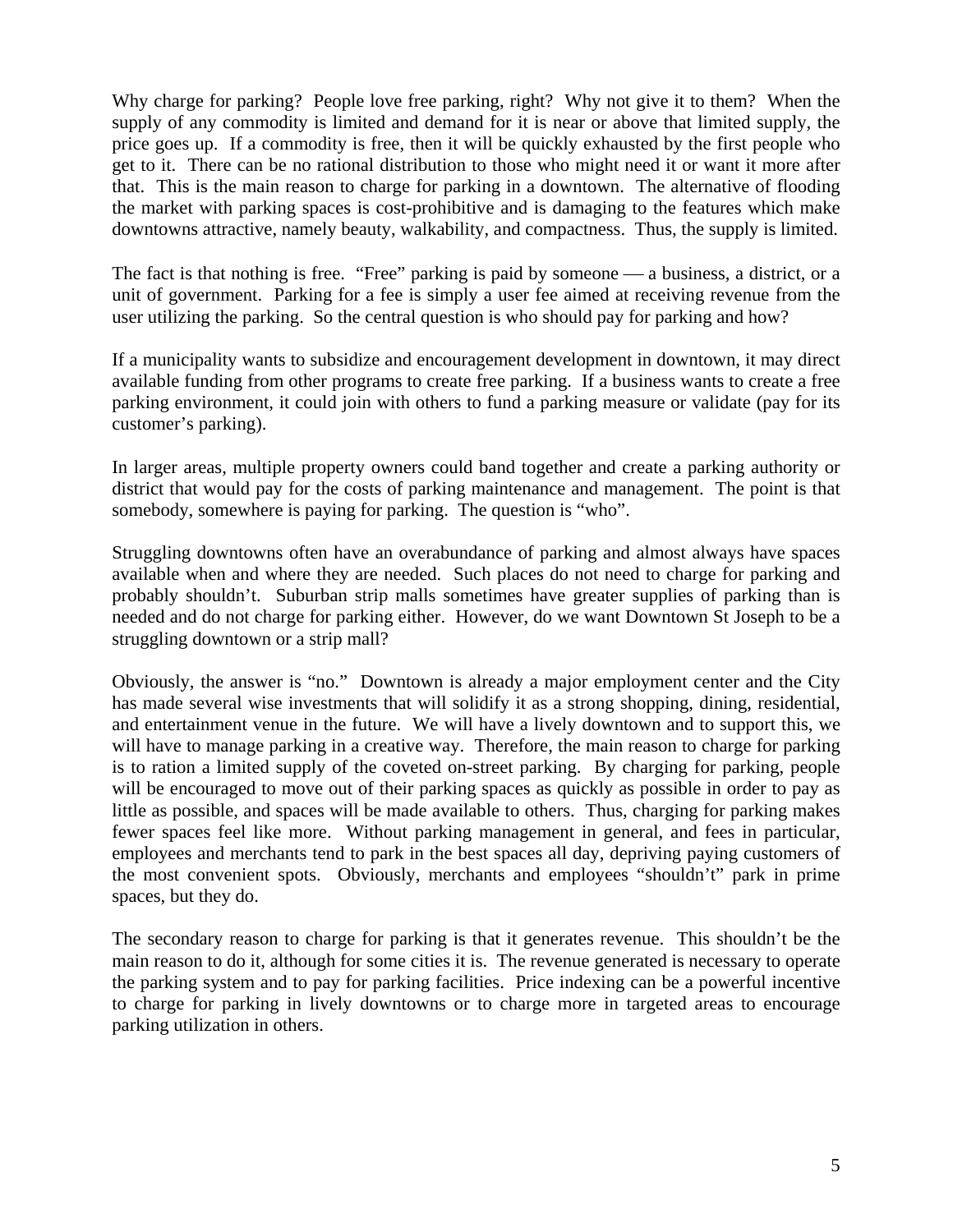#### Market-Rate Pricing

The ideal occupancy rate for a block of downtown parking is considered to be 85%, which means that 1 out of every 8 spaces is always available, even on a community's main street, and even during the busiest hours. This way, a precious public resource is not fully consumed, while at the same time, there is always a space or two for those who really want them. This is achieved not through time limits, but by a strategic pricing structure. The most desirable spaces (on-street spaces in the core) should be the most expensive, while side streets are less, and off-street parking is even less. The least desirable and least used spaces may even be free. Such a system lures bargain hunters and employees out of prime areas, freeing up a few prime spaces for customers who really want them and are willing to pay for them. If a block or lot has an average occupancy of greater than 85%, then the parking is congested and the price must go up. If a block or lot has an average occupancy of *less* than 85%, then the parking is underused and the price must go down, or go away altogether.

#### What Motivates Parkers?

In order to effectively use market-rate prices to create available spaces when and where they are needed, we must first understand what motivates parkers. Parkers are comprised of the categories of employees, shoppers, tourists, clients and residents. Each category has different needs for its parking and each category impacts parking differently.

The overwhelming impact on parking, both in terms of public perception and behavior, is lineof-site views. Essentially, this means that the distance between the parking location and the destination is not as important as whether or not the destination can be viewed from the parking location. For example, a person may park at a Wal-Mart and walk 100 yards to the front door. If questioned about their experience, most would say that parking was fine.

Take that same person in any downtown and ask them to park around the corner from their destination, whether the distance is 100 yards or less, and most would say that their experience was not positive. This only underscores what everyone knows: people like to park close enough that they can see where they are going. Fundamentally, this affects each and every parking scenario and is the measure by which success will be measured.

Some feel that people will park where they "should." Merchants "should" park on side streets. Employees "should" park in the garage outside of the shopping area. Residents "should" park off-street or be able to park on-street after normal retail hours, which may conflict with the nightlife activities on those parking impacts. Unfortunately, people don't always do what they should. People tend to act in their individual self-interest when making decisions, including when making decisions as to where to park. Most models of parking choice assume drivers act for their own convenience rather than for the moral reason of deciding whether to obey the law. The essence of parking enforcement is thus economic, and it is futile to rely on rules absent economic incentives. One has to "assume that parkers are rational and will behave honestly if the effect (on the person) is positive." Basically, carrots (rewards) and sticks (punishments) can influence people's decision on where to park, but appeals or concern for the common good will not. Market-rate pricing takes parker needs into account and appeals to those needs, enticing them to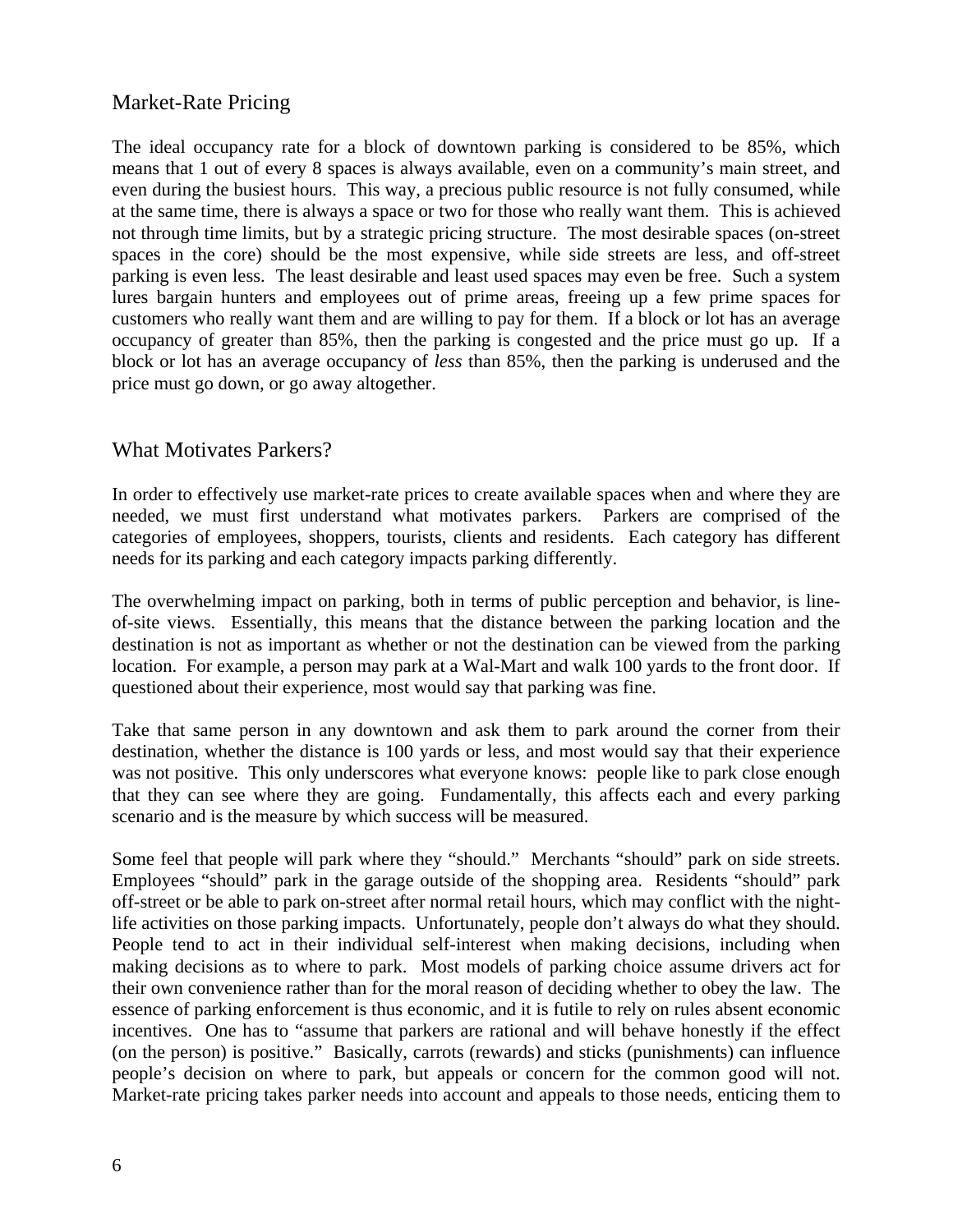park where the downtown needs them to park. In order to understand the various needs of parkers, they can be divided into four groups.

#### *The Unpleasables*

The unpleasables are a small but vocal group of downtown parkers. They want to park right in front of their destination, for free, all day. Sadly, nothing can be done to please them. Free parking will be jammed up and unavailable to them when they want it, thus angering them. Enforcement of time limits may free up a space or two for them, but then they may get a ticket, which of course will not please them. Charging them is, of course, upsetting, as is asking them to walk.

#### *The Dream Parkers*

The dream parkers are called such because they are a dream from the parking manager's point of view. They are easy-going folks who just want to get out of their car and hit the sidewalks. They'll walk, they'll pay — they really don't mind what they have to do as long as it is reasonable. Unfortunately, they are also a small group.

The vast majority of parkers fit into one of the next two categories.

#### *The Convenience Hunters*

Convenience hunters want to be close to their destination. That is their primary concern. Usually they are coming to the area for a relatively short period of time to shop, eat, or run errands. They are often in a hurry and this adds to their desire for close-in parking spots. Like everyone else they enjoy free parking, but they want a convenient space badly enough that they are willing to pay for it.

#### *The Bargain Hunters*

As the name implies, bargain hunters are looking for a great deal. They are typically people who will be Downtown for a while and don't want to rack up a large tab for parking. These people are often employees, merchants, or people on all-day Downtown visits. Typically, they are willing to do what it takes to get parking in front of where they want to visit or shop, whether it be circling around the block or walking a few blocks. They just want that bargain. It is useful to note that while the Bargain Hunters are willing to walk, they are not martyrs. They are only willing to walk if it saves them some money.

#### Setting Prices to Meet People's Needs

When prices are "correct," the needs of the Bargain Hunters and the Convenience Hunters are met by *different* parking spaces. These differences cause them to spread out and ration the parking supply. When the prices are wrong, the Bargain Hunters and Convenience Hunters compete for the same parking spaces, congesting them, even though other spaces may sit empty. Oddly, it seems that most cities get it wrong. If a city's downtown is lively and vibrant and there is a lot of competition for parking, it makes no sense to make all parking free. Yet that is just what many cities insist on doing. Naturally, the on-street parking in front of the shops and restaurants gets completely congested, because it is both a *bargain* and *convenien*t! Both groups are competing for these same spots. To compensate, rigid time limits are aggressively enforced in an attempt to decongest the prime spaces, but this often results in customers getting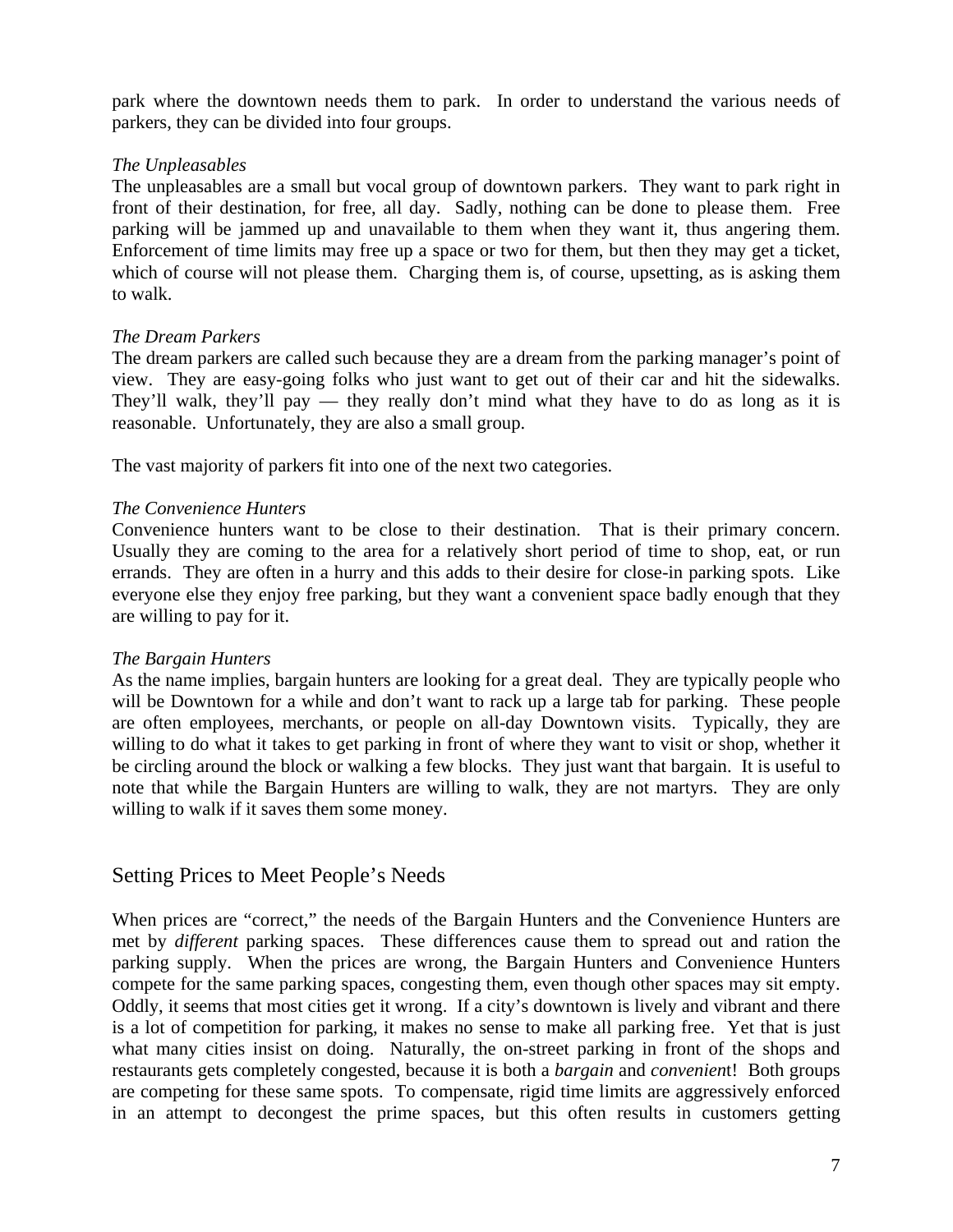inconvenienced by having to frequently move their car or, worse yet, being burdened with an expensive parking ticket for being just a few minutes late. Ironically, employees (the main focus of the time limits and ticket-writing) often develop very sophisticated systems to rotate cars and avoid tickets while still congesting the prime customer parking spaces.

Some cities accept that they must charge for parking in their lively downtowns, but they get the prices backwards. With all commodities, rarer and more coveted products cost more, while less desirable and more plentiful products cost less. This is the basic law of supply and demand. Why would parking not be subject to these same forces? Actually, it is. In downtowns, the most desirable parking spaces are the on-street spaces right in front of the businesses that are major attractors. On-street spaces on side streets are usually a little less desirable but still pretty good. Surface lots are a little less desirable, and garages seems to be even less desirable to most parkers (although weather conditions can make garages more desirable than surface lots at times). Spaces located beyond a 3 to 5 minute walk from the parker's destination (whether on the street, in a garage or in a lot) are the very least desirable spaces. Yet how many cities price their onstreet parking spaces cheaply, while charging more for garage spaces? This is even worse than making all spaces free! Why would someone want to pay to park in a garage when they can park on the street for free directly in front of their destination? A downtown with this sort of pricing system often builds expensive new garages expecting to relieve their parking problems, only to find the new garages underused while the main street remains congested.

Our Downtown's current pricing system is not perfect. In addition, there are oddities to the current system that create problems. Parking on a majority of the streets where restaurants, shops, and entertainment venues are located is free. Predictably, on-street spaces are usually congested all day long, even though the Downtown as a whole has plenty of available parking. At slow times, it is often possible to find Felix Street completely full while parking garages are half empty a short distance away. Free parking detracts from the use of paid parking, so why would people be willing to pay for something they get for free and at a better location?

If the free spaces are overcrowded and unavailable, have we really done anyone a favor? All of this leads to inconvenient, inefficient, and confusing parking patterns. Certainly the people who get the coveted free/underpriced parking space right in front of their destination are pleased. What a great deal! But there are not enough of those magical spaces for everyone. So the majority of people can't get what they want and are upset by it. What Bargain Hunter will be happy about paying a lot of money to park in an undesirable space? What Convenience Hunter will be happy about being forced to walk because there wasn't a space available on the main street? Pleasing a few lucky people while upsetting the majority is not a good way to do business.

#### Will Charging for Parking Drive Away Business?

Frankly, not too many people decide where to go for a night out on the town based on free parking. People typically are seeking a fun, unique experience when they are going out to dinner or to see entertainment. They want to go to a place that is exciting and lively. What about shoppers? Granted, discount shoppers want a deal on everything, including parking. But no downtown can ever compete with big box "power centers" to attract discount shoppers. Thankfully, they don't need to. People who shop in downtowns are not usually looking for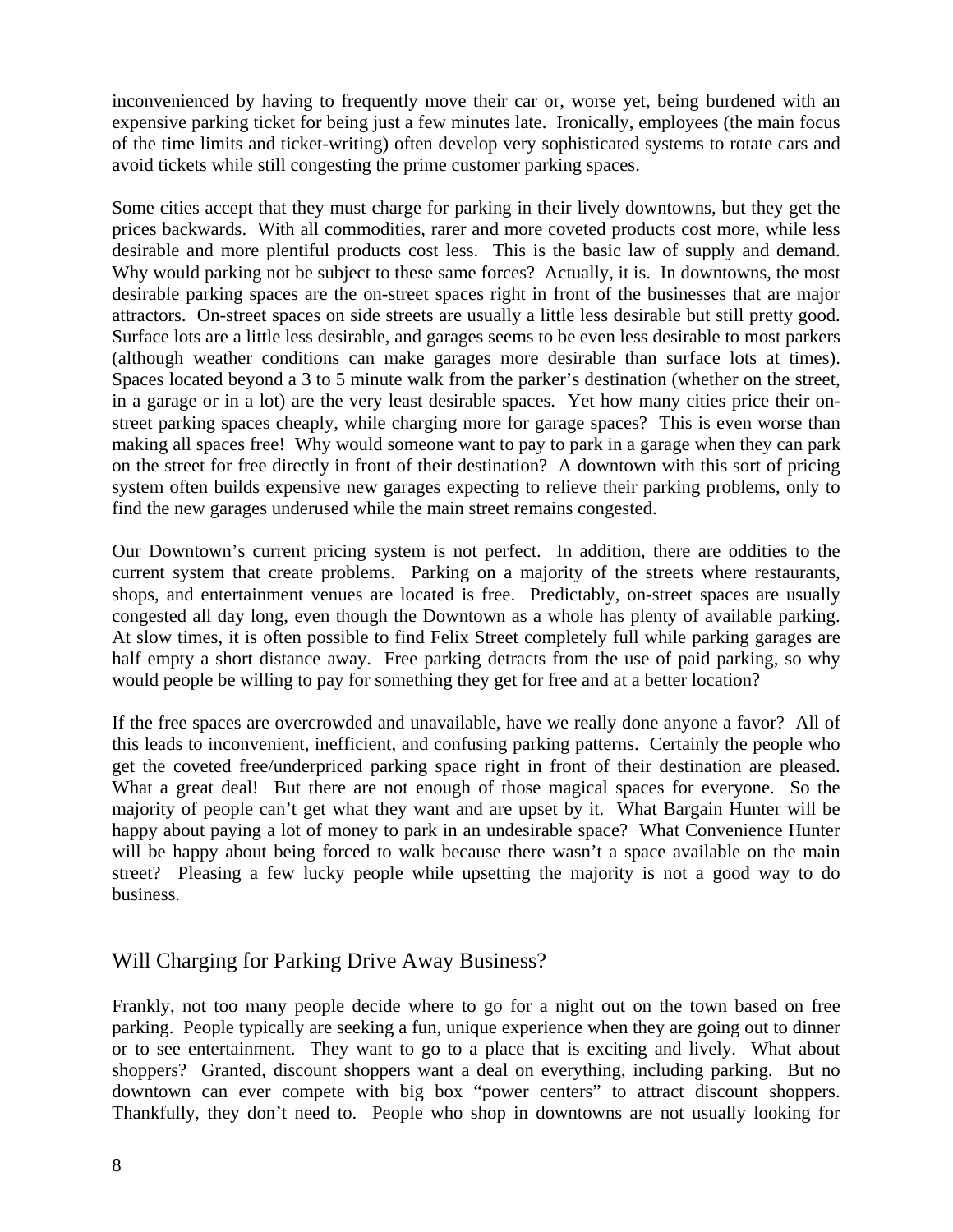bargain basement prices on jumbo packages of paper towels. Rather, they are seeking unique products and unique environments. Niche shoppers have been the saviors of downtown retail in the era of mega discount chains. In addition, shoppers and diners are typically less sensitive to parking charges because they are there for relatively short periods of time, meaning they accumulate less of a fee than an employee or someone else who will be in Downtown all day. Thus, shoppers and diners (priority customers for prime parking spaces) have a competitive advantage over long-term parkers.

There are a few things that DO seem to stand out to visitors of downtowns, though. One is a lack of available spaces and the second is improved "way-finding" and "interactive" parking availability systems. This causes people to cruise around until they can find a parking space, and it is frustrating. Why spend 15 minutes circling around blocks looking for a space? Who wants to do that? Under-pricing curb parking cannot relieve this problem, because it cannot create more spaces. Charging the market price CAN create open spaces, however, and allow anyone to find a prime space if they want it badly enough.

Resulting cruising causes many problems in itself. First of all, the people who are forced to cruise are justifiably upset. Secondly, all of these cars circling around for a parking spot can cause traffic congestion on downtown streets. Not only is this frustrating to people who are wasting their time by cruising, but this causes problems for others, too. Proper parking pricing can reduce or eliminate cruising. If a space that meets the parker's needs is available as soon as they enter the neighborhood, then why would anyone cruise? Nevertheless, some will cruise because they cannot locate preferred parking.

When all parking is free or pricing is backwards (garages and lots cost more than curbside spaces), long-term parkers are NOT motivated to park in less desirable off-street parking facilities. People tend to feel swindled when they don't get a better deal for using a less desirable product. This is exacerbated when off-street parking is MORE EXPENSIVE than the prime curbside spaces. Then people are *really* motivated to seek the curbside spaces, even if they don't necessarily need curbside convenience. The obvious outcome is that curbside parking becomes unbearably congested.

#### Time Limits

Another tactic that cities use to create turnover of prime parking spaces is to limit the time that one may park in a given space. Violators of the time limit are issued a citation.

It seems like this would be a simple and effective system, but it often is not. For one thing, it is very difficult to set the time limits. Do we arbitrarily pick time limits? That doesn't sound like a good idea, but it seems to be the method used by almost all cities. Do we try to anticipate how much time each business's customers need to park? This seems more rational, but how do we do it? To illustrate the difficulties in doing this, let us consider a hypothetical downtown block which has a coffee house, a sandwich shop, and a day spa. Let's say that the coffee house's customers only stay for an average of 15 minutes, the sandwich shop's clientele almost always leave within an hour, and the day spa's customers stay for average of two hours. What is the appropriate time limit for this block? Do we set the time limit at two hours, which would theoretically allow everyone's customers to stay for the time that they need? This would be very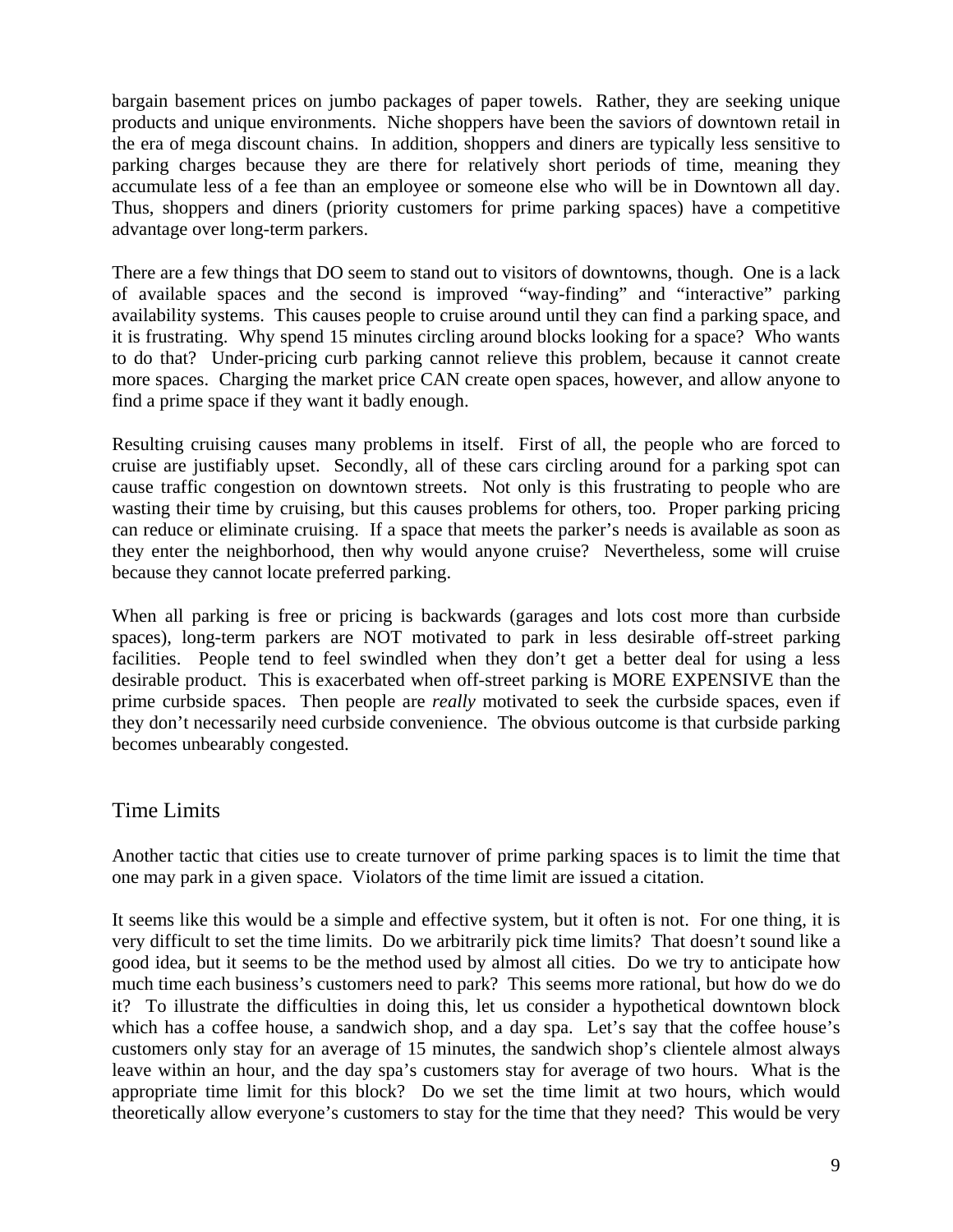likely to attract employees, who would only need to rotate their cars four times during the day to avoid a ticket. So then we might pick a shorter time limit, say an hour, which might eliminate some of that—but now the day spa's customers will be forced to face tickets or walk farther than they want. Most cities deal with this problem by allowing the parker to make this decision by paying for the length of the parking at a meter. The rate would go higher the longer the parker wanted to stay on-street.

Another approach might be to mix it up — perhaps three spaces at 15 minutes, three spaces at one hour, and three spaces at two hours. This seems reasonable, right? Unfortunately, it isn't. We must remember three things: First, downtowns are a host to a widely diverse range of businesses, each with their own peculiar fluctuations in activity. Second, curbside parking spaces are highly convenient and desirable and are impossible to add once maximized, so we need to use these resources as efficiently as possible. Lastly, multiple time limits require additional signage and are very confusing for users.

Together, these realities mean that one parking space must fulfill several needs throughout the day. For example, our coffee house may be very busy during the early morning (meaning perhaps it needs all nine spaces at that time) but business slows significantly during the lunch hour (during which time it may only need one space). The sandwich shop will be closed during the morning, when it would need no parking spaces, but during lunchtime it may need every space on the block. Unfortunately, three of them would be unavailable to sandwich shop customers, because the time limits are too short. They are short for the coffee house's sake, but the coffee house doesn't need all three 15-minutes spaces during lunchtime — so they sit empty. In the afternoon when both the sandwich shop and the coffee house aren't very busy, the day spa is very active and needs parking, but the empty spaces on their block can't be used by their customers because the time limits are too short. Frankly, it is exhausting to think of all of the different time limit needs for all of the different businesses and how you might accommodate them.

Another issue with time limits is that enforcement of them is very labor intensive. First, the car's license plate must be entered into a computer; then that block must be revisited after the time limit has passed ... two hours later, one hour later, maybe only 15 minutes later. Any car which has not moved is issued a citation. If time limits are very short, then the officer must return very frequently. If multiple time limits are involved, then it is even more complex.

Such a system can be effective and require customers to leave quickly. However, employees often figure out ways of avoiding a ticket by moving their car to another space before the time limit is up, by erasing the chalk before the enforcement officer returns, or by swapping spaces with a co-worker several times during the workday. To thwart such behavior, some cities divide their downtown into zones, and one must leave that entire zone before the end of the time limit or face a ticket. This is only slightly more effective at discouraging employees, and is much more inconvenient for customers. Parking boxes would allow a parker to purchase portable time to be used anywhere within the downtown. This eliminates issues of zones, sides of the block, etc.

No matter how strict the time limits are, if prices are free or out of line, then employees will probably still park in prime spaces. For example, until 1995, all curbside parking in Aspen was free. Predictably, it was congested — primarily by employees. Time limits were fairly tight (90 minutes) and yet this didn't stop employees from using the prime spaces. City staff called the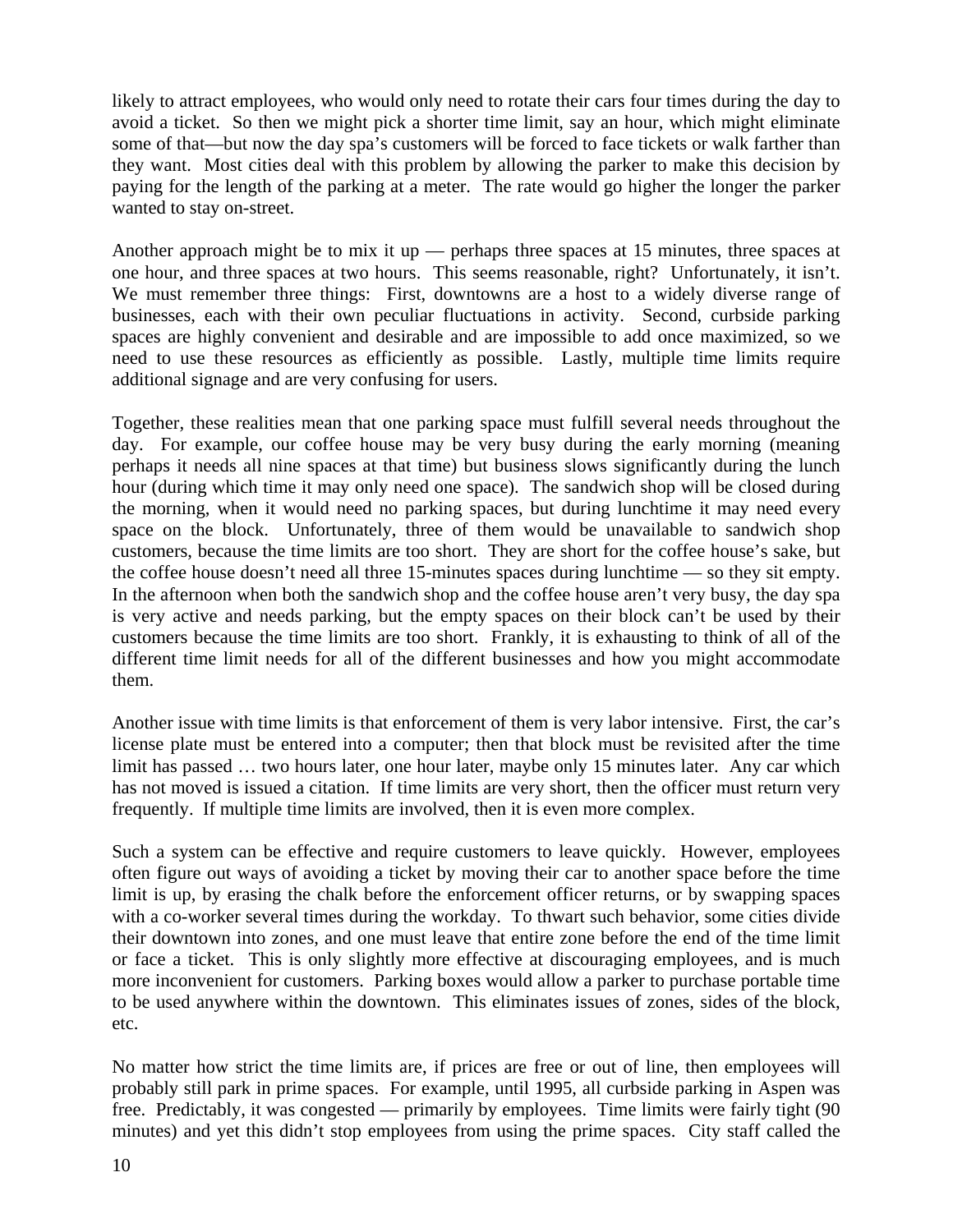ticket-avoiding technique used by employees the "90 Minute Shuffle." In 1991, a 340-space parking garage was built to relieve the problem. According to Aspen's city manager, "Despite its convenient location and \$1.50 a day rate, only during special occasions did it ever fill. On most days the garage remained over half empty, while tremendous congestion and competition raged for free on-street parking a block away."

Absent appropriate prices, the only way for time limits to create turnover in a busy downtown is to back them up with aggressive enforcement. If the enforcement isn't aggressive, people will figure it out quickly and flagrantly violate the time limits — especially employees, who have the advantage of being downtown all day every day and can easily figure out patterns and rhythms to parking enforcement patrols. For the purposes of this discussion, "aggressive enforcement" shall mean that tickets are issued *immediately* upon the expiration of the time limit, with no grace period, and enough officers are on duty to ensure that all violators are cited at all times. But aggressive enforcement leads to customers getting tickets too, often for just being a few minutes late. Who wants to find a parking ticket sitting on their windshield at the end of a visit for being two minutes late back to their car? Moreover, who wants their customers to conclude their Downtown experience that way?

Even if a visitor is quick enough to avoid a ticket, they don't want to spend their evening watching the clock and moving their car around. If a customer is having a good time in a restaurant, and they are happy to pay the market price for their parking spot, do we want them to wrap up their evening early because their time limit wasn't long enough? Do we want them to skip dessert or that last cappuccino in order to avoid a ticket?

In a survey conducted through the DREAM Initiative, those surveyed were asked which factor made their most recent parking experience less pleasant. The number one response was "difficulty in finding a space" followed by "chance of getting a ticket."

The ticket anxiety that results from time limits and reversed pricing is a very real problem. When time limits and aggressive enforcement are implemented in an attempt to rectify the problems caused by bad prices (rather than fixing the bad prices), things can get ugly. St. Joseph's parking prices are notoriously backwards, with curbside parking free while off street parking is assigned a cost. Market-rate prices are the only known way to consistently create available parking spaces in popular areas. If we institute market-rate prices and adequate spaces are made available, then what purpose do time limits serve? None, other than to inconvenience customers. If there is a space or two available on all blocks, then who cares how long each individual car is there? The reality is that it doesn't matter.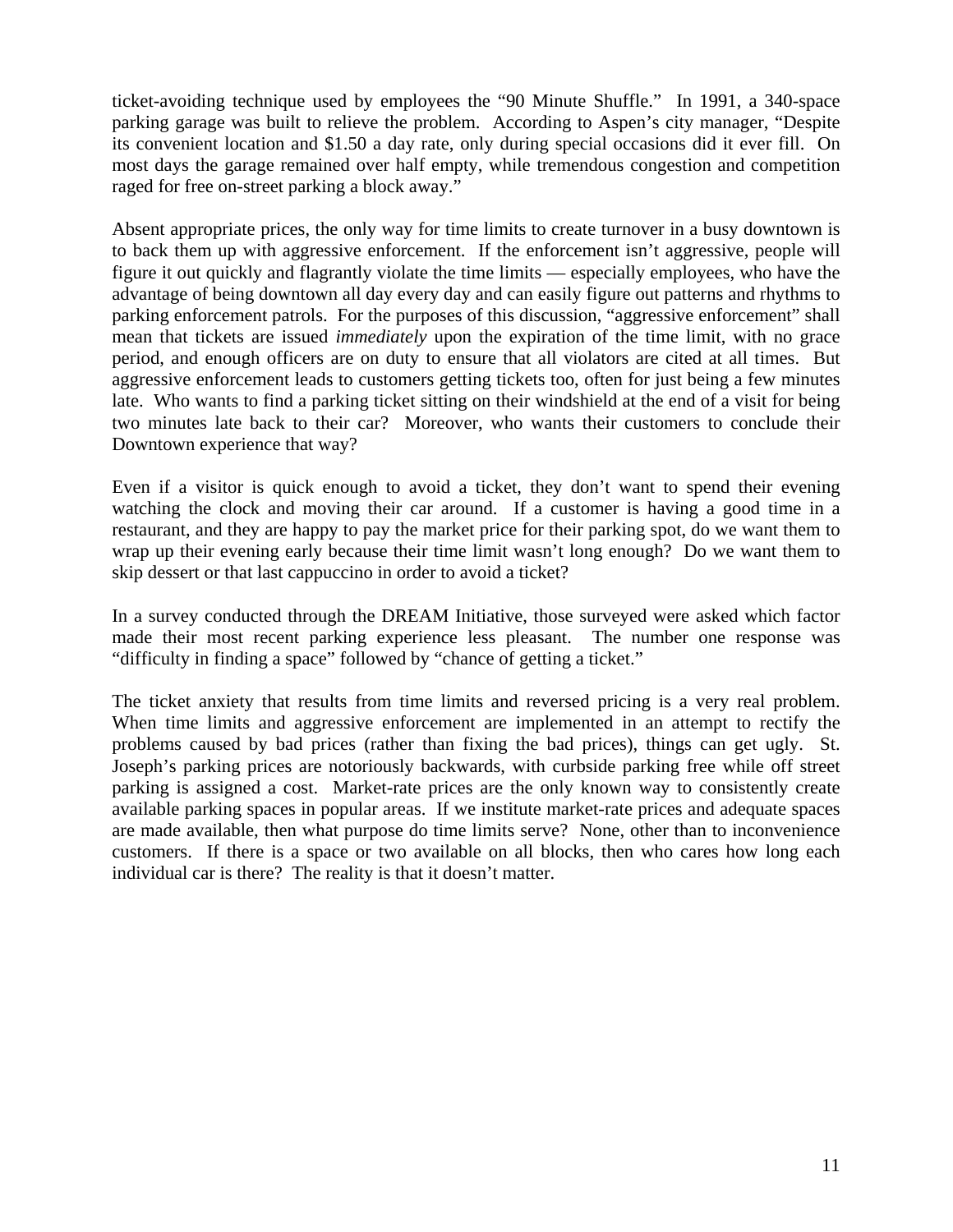## **SECTION II. DOWNTOWN PARKING COMMITTEE DISCUSSION**

On July 27, 2009, City Council approved Resolution #35784 to form a "Downtown Parking Committee" consisting of downtown property owners, residents, business owners, and other citizens interested in downtown. The function of the committee is to formulate a Plan to improve parking conditions in Downtown St. Joseph.

#### **Synopsis of Individual Committee Meetings**

Discussion that occurred at each of the Downtown Parking Committee meetings follows:

- July 30, 2009
- 1) Staff gave a presentation discussing the factors and laid out the perceived parking problems downtown.
- August 13, 2009
- 1) Received additional information from staff: general background information, the 10-building blocks for revitalizing downtown, including parking which is crucial, a parking in storage study and an engineering report.
- 2) Determined the top ten needs for downtown parking:
	- a) Security garages, lots, streets vandal, theft, skateboards; perceived safety, sanitation.
	- b) Infringement on private parking.
	- c) Selective enforcement excessive, aggressive.
	- d) Lack of curbside parking for customers. Employees vs. customers.
	- e) Marketing of parking availability. Encourage people to come downtown.
	- f) Funding issues for parking. Fines, fees, tickets for events. Consistent fees?
	- g) Flexibility for long term users.
	- h) Lack of loading zones/construction worker parking. Special permits/policies.
	- i) Aesthetics of garages/lots.
	- j) Special event parking.
- August 27, 2009
- 1) Combined top ten needs into four categories:
	- a) Security and aesthetics.
	- b) Marketing and lack of curbside parking for customers, loading zones and special permits.
	- c) Funding, selective enforcement and flexibility for long term parkers.
	- d) Infringement on private parking and special event parking.
- 2) Determined their vision for downtown parking: The vision for downtown parking is that it is customer friendly, meets customer needs (readily available, safe, user friendly) and supports downtown events/business needs.
- 3) Determined the following top security needs:
	- a) Painting
	- b) Cameras
	- c) Lighting
	- d) Security on foot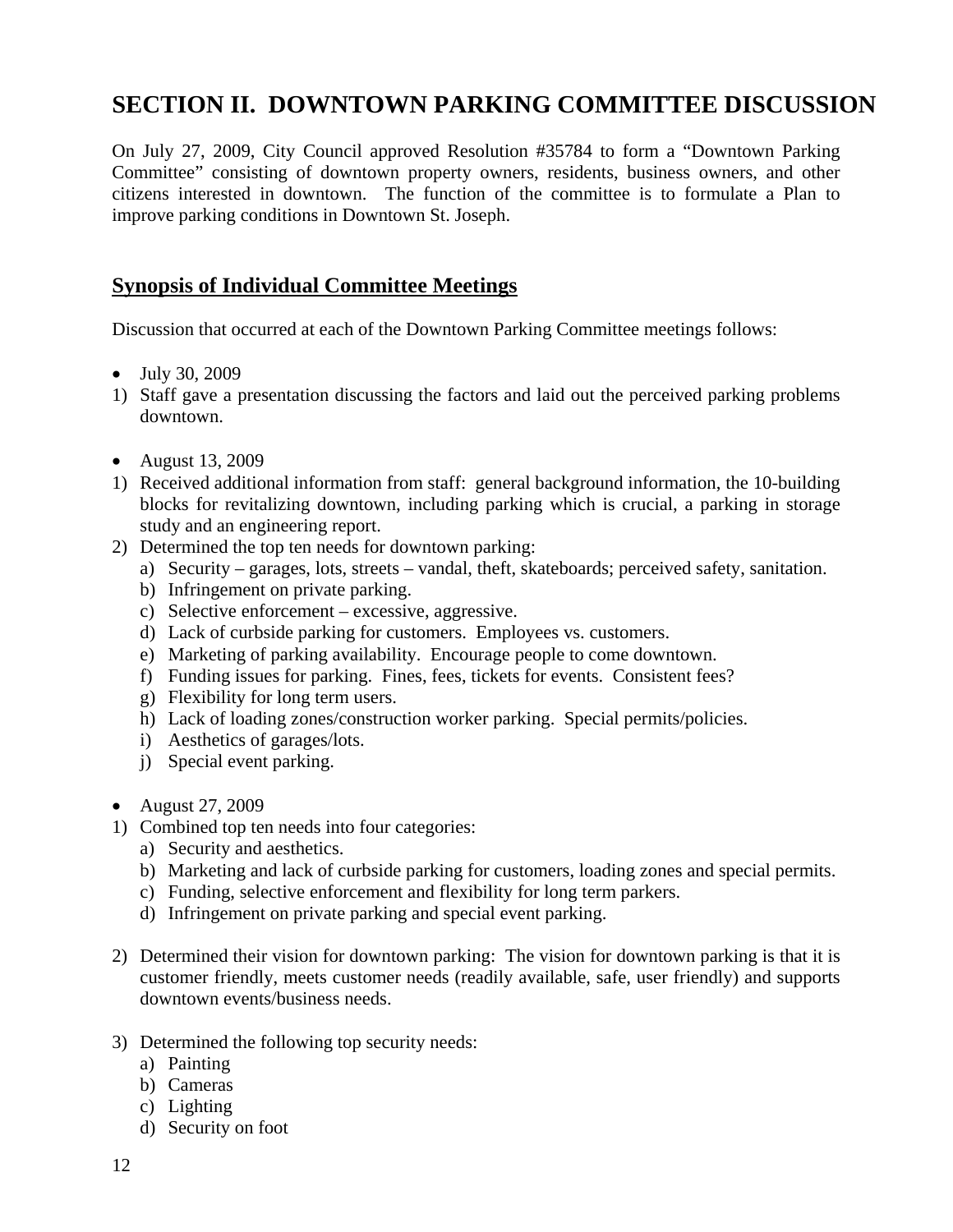- September 9, 2009 Public Hearing, Holiday Inn, 5:15 p.m.
- $\bullet$  September 10, 2009
- 1) Items discussed during public hearing of 9/09/2009:
	- a) Employee parking on the street;
	- b) Parking availability for downtown residents;
	- c) Customer friendly enforcement/possible forgiveness of first ticket;
	- d) Marketing of parking availability/validated parking;
	- e) Security in garages;
	- f) Variable free parking on streets, lots and garages/need consistency;
	- g) Funding for downtown parking;
	- h) Special events parking (not a big concern but possibly paid parking needed for events at Civic Arena);
	- i) Selective placement of parking meters.
- $\bullet$  September 24, 2009
- 1) Downtown crime statistics discussed by Sgt. Ron Gordon.
- 2) Community survey done during DREAM was distributed.
- 3) Staff discussed the parking budget with the committee.
- 4) Funding, selective enforcement and flexibility for long term parkers sub-committee report: the \$1.00 special event parking charge should be expanded to include activities at the Missouri Theater. Also may need a special tax district because of the bond debt still in place as well as to aid in the purchase of parking meters.
- $\bullet$  October 8, 2009
- 1) Report from Security Committee: Parking lots need to be cleaner and have increased lighting. Will possibly recommend a neighborhood watch program of downtown residents and removing the  $8<sup>th</sup>$  & Felix garage completely and replacing it with a Gateway.
- 2) Funding, Enforcement & Time Limits Committee: This committee believes what their subcommittee does will be based upon the other committees.
- 3) Special Parking and Private Parking Committee: Recommends the City institute a standard parking fee for special events at city owned facilities. Recommend a flat \$5.00 fee per event; a two-day event should have a flat fee of \$8.00.
- October 22, 2009
- 1) Report from Special Parking and Private Parking Concerns: The committee comes out strongly in favor of "pay as you go" parking. We should push the City hard on parking costs for trade shows, commercial events, concerts etc.
- 2) Report from Security and Aesthetics Committee:
	- a) Short term: Clean the parking lots and the stairwells; lighting improvements are needed.

b) Mid term: include  $8<sup>th</sup>$  & Felix external panel removal and architectural improvements, improve stairwells.

c) Long term: Removal of  $8<sup>th</sup>$  & Felix garage and re-construct or scrap. Exterior panel removal and architectural improvement at  $4<sup>th</sup>$  & Felix. Improve stairwells. If the panels are going to stay they need to be improved.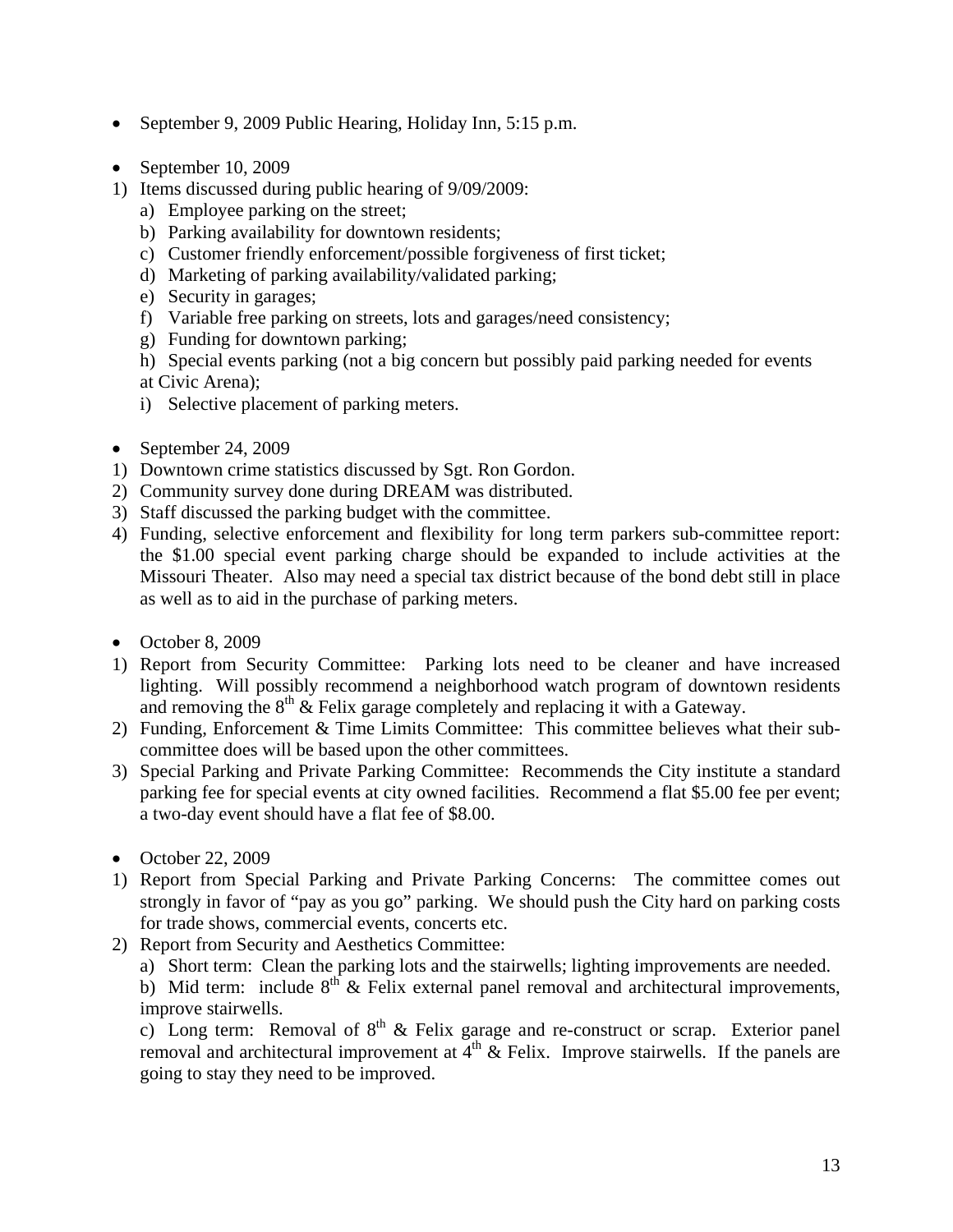- 3) Report from Marketing and lack of curbside parking for customers, loading zones and special permits: tentative catch phrase of "Park it Downtown"; Council meeting on Monday, October 19, they changed on-street parking to four hours for about two blocks in a downtown location. All members were somewhat surprised that the Council had not consulted this committee prior to making that change.
- 4) Review and recommendation of parking lot plans for the lot at  $5<sup>th</sup>$  & Edmond St.: Everyone was in agreement that the parking lot needs to be improved and the conceptual drawings are a great place to begin.
- November  $12, 2009$
- 1) Funding Committee report: Fines should be incremental for repeat offenders; collection of fines needs to be improved; need to increase fees for parking permits; recommend automated collection (voucher) for each garage/lot.
- 2) Marketing Committee report: Communication via public relations, internet, advertising, printed materials, public forums, downtown business owners; need to educate via website, brochures and inserts for/with tickets; need small, medium and large signs for street, lots and garages.
- 3) Aesthetics and Security Committee report: No update since last meeting.
- 4) Need to develop a plan for motorcycle parking; need to consider posting loading zones; need to consider one parking permit giving permission to park in any downtown garage.
- $\bullet$  December 17, 2009
- 1) Special Event Parking Committee report: Want to provide "anytime" parking passes that would enable you to park anywhere for any amount of time; business to be provided with store front passes to allow regular patrons privileged parking.
- 2) Aesthetics & Security Committee report: Their final report: Allocate more resources to allow more frequent cleaning of the parking garages; improve lighting in garages; provide security cameras at entrances and exits of existing parking structures; conduct design studies to "redress" existing garages as part of CIP or CID projects to modernize the look of garages. Efforts should be made to minimize the negative impact of the garages as structures that detract from the pedestrian experience downtown. *People will see parking as less of a problem if they enjoy the experience of walking a little farther than they might at suburban*   $\vec{e}$  *establishments;* remove the  $\hat{8}$ <sup>th</sup> and Felix garage in favor of constructing a landscaped surface lot in the same location, per the latest Downtown Master Plan, which would allow better vision and pedestrian access to the heart of Downtown. Prepare updated cost estimates for work and approach as a CIP project.
- 3) Funding Committee report: No report was given but it was agreed that the cost needs to be based on the expenses of the equipment needed.
- 4) Marketing Committee report: No report was given but a vote was taken and approved to have the marketing committee meet with City staff to determine the cost of parking.
- 5) May need public relations training for the parking attendants.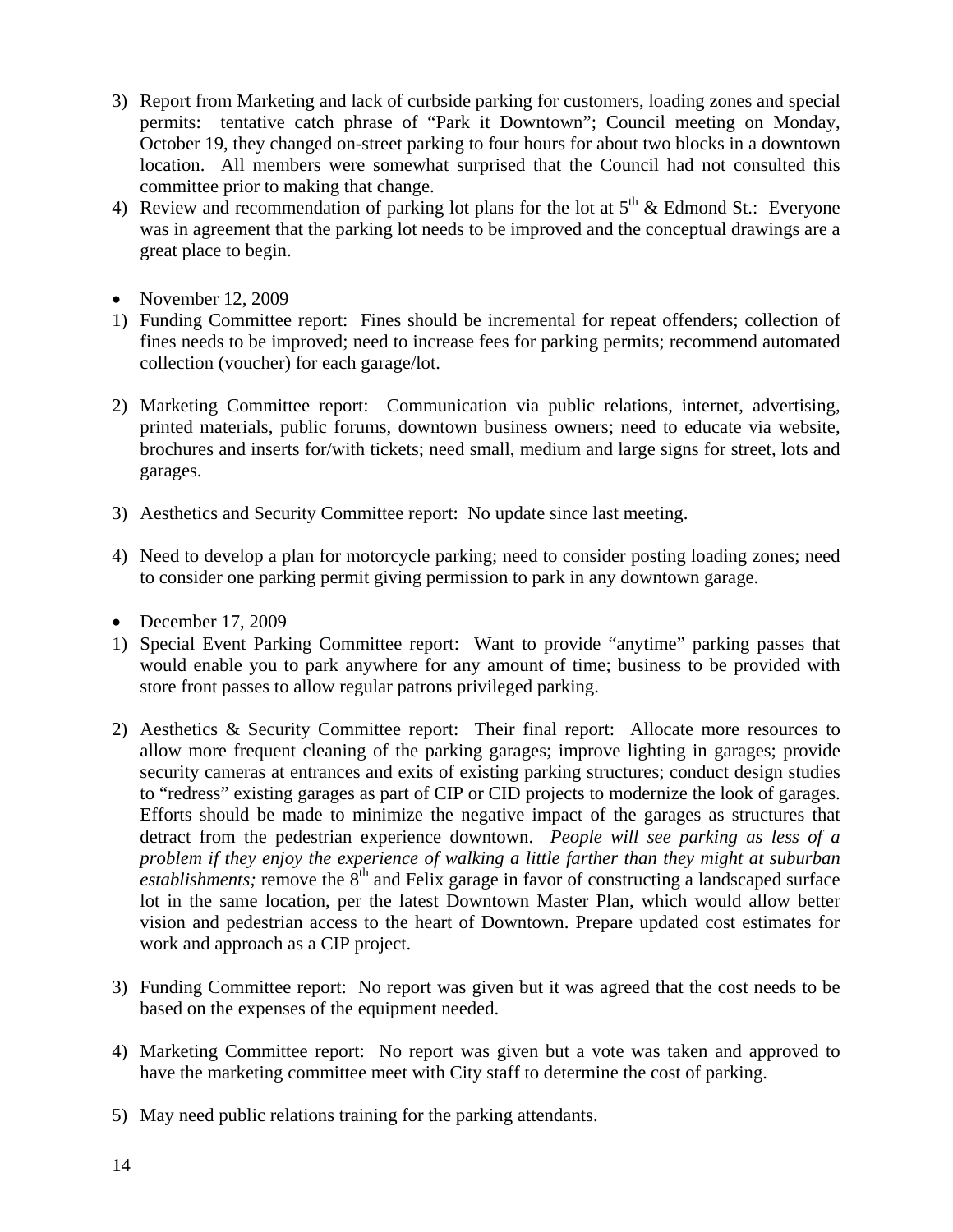- $\bullet$  January 14, 2010
- 1) Marketing Committee report: Want to provide free parking two hours on-street and four hours in the parking garages. Also recommend a variety of parking passes, automated machines for the parking garages, ability to pay and request dismissal of parking citations on line, landscaping for open public parking lots.
- 2) Funding Committee report: This committee will compile their report after the Parking Plan document has been submitted.
- 3) Staff will have two months to combine discussions and reports into a draft Parking Plan to present to the Downtown Parking Committee. That will be done at a meeting to be held on March 25, 2010 at 3:30 p.m. at the Commerce Bank.
- $\bullet$  January 13, 2011
- 1) Funding Committee report: Recommends putting parking meters back in downtown. The high tech meters are not financially feasible, so they recommend using the meters that serve two parking spaces each. Propose  $50¢$  per hour during the day and free nights and weekends.

 Also propose making city parking lots automated 24/7 with an incentive of lower rates or a certain amount of free parking would be used to encourage use of the parking lots.

2) Discussion on Security and Aesthetics:

a) Clint Thompson stated that the cost to rehabilitate the parking garage at  $8<sup>th</sup>$  and Felix would be about the same as the cost to demolish the structure; staff recommends repairing the structure. The committee highly disagreed with this recommendation. It was the consensus of the group to demolish the top layer of this garage and create a surface lot. b) Regarding the parking garage at  $5<sup>th</sup>$  & Edmond, Andy Clements stated that the lot would be re-bid in the spring and that the city would charge for parking in this lot as well.

3) The committee voted to move forward with this plan and schedule a work session with the City Council.

#### **Recommendations of Parking Committee**

The Committee met from July, 2009 to January, 2011 and was divided into four sub-committees: 1) Security and Aesthetics, 2) Marketing, 3) Funding and Enforcement, and 4) Special Events Parking. The committee met on a regular basis and formulated the following information and recommendations.

#### Special Event Parking Committee Report

- Anytime parking passes would enable you to park anywhere for any amount of time.
- Businesses would have store front passes and they would have control of these passes. These would be given to their patrons to be able to park in front of their business. It would be the responsibility of the business to get the passes back from their patrons.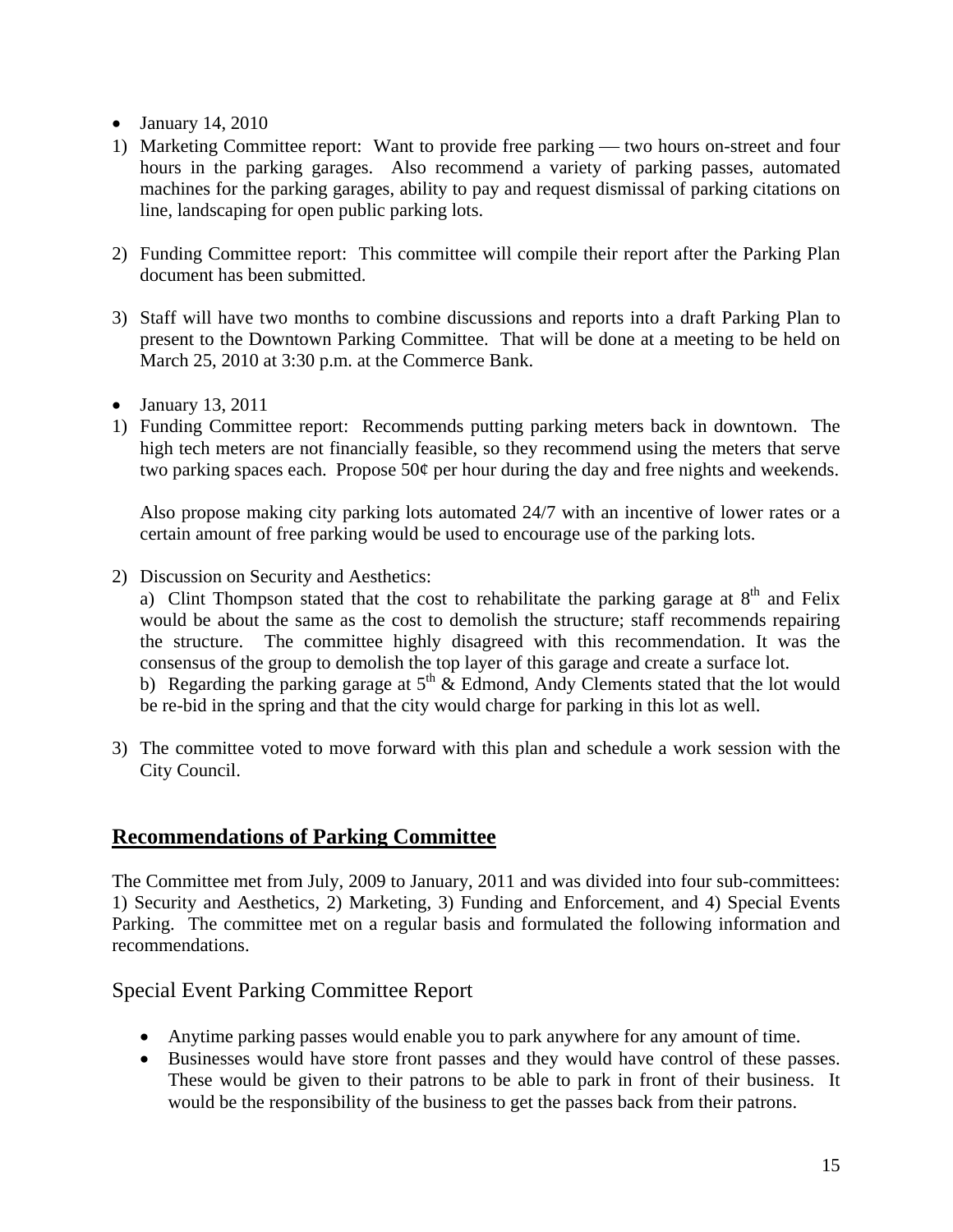#### Aesthetics and Security Committee Report

• Need cleaner and safer facilities

#### Recommendations:

- 1) Allocate more resources to allow more frequent cleaning of the parking garages.
- 2) Improve lighting in garages.
- 3) Provide security cameras at entrances and exits of existing parking structures.
- "Redressing" Ourselves: Improve pedestrian experiences from car to destination.

#### Recommendations:

- 1) Conduct design studies to "redress" (restore) existing garages as part of CIP or CID projects to modernize the look of garages. Efforts should be made to minimize the existing negative impact the garages have as structures that detract from the pedestrian experience downtown. *People will see parking as less of a problem if they enjoy the experience of walking a little farther than they might at suburban establishments.*
- Stepping out to greet our public: Removal of the  $8<sup>th</sup>$  and Felix Street garage.

#### Recommendations

1) Remove the  $8<sup>th</sup>$  and Felix garage in favor of constructing a landscaped surface lot in the same location, per the latest Downtown Master Plan. This would allow better vision and pedestrian access to the heart of Downtown. Prepare updated cost estimates for work and approach as a CIP project.

#### Marketing Committee Report

- The main thrust behind downtown parking will be "free, safe and convenient".
- On-street parking will be free for two hours throughout downtown; it should be for customers only and not for employees working downtown.
- Equip the parking garages with automated machines instead of personnel; four hours of free parking will be allowed in each of the parking garages. The automated machines will be designed to take cash or debit/credit cards for payment of anything over four hours. They should pay for themselves in a matter of a few years.
- Even with automated machines, at least one attendant will need to be available in case the automated machines break down; they could do maintenance/clean up work in the garage the rest of the time.
- Various types of parking passes will be available for purchase. These include an all day-pass into any of the downtown garages for \$5.00/day; a monthly garage parking pass for a specific downtown garage for \$30.00/month; an all access parking pass for on-street parking or garage parking for \$475/year; an all access parking pass for on-street parking or garage parking for one week for \$40; an all access parking pass for businesses to purchase for their customers at a cost of \$625/year; a reserved all access pass for unlimited curbside parking for \$100/month or \$1,000/year.
- The carstops/parking blocks in all parking garages located in the most prime positions will be painted in order to indicate they are for visitor parking only.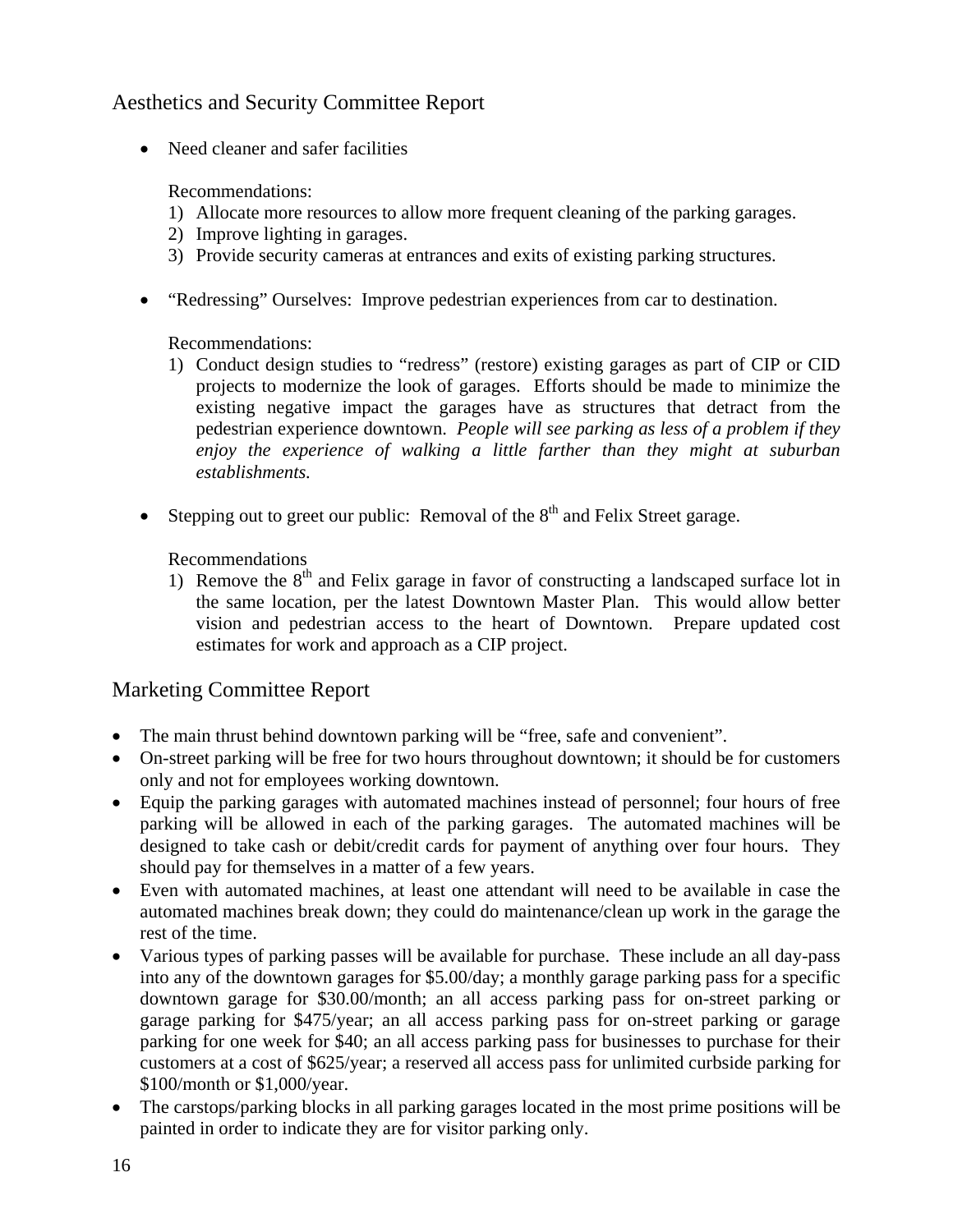- The upper level of the parking garages will be available to rent/lease to people who generally store their vehicles on the street.
- All overtime parking tickets will include a brochure designed to explain the various parking types and locations available in downtown.
- A method of paying parking tickets and obtaining and submitting Requests for Dismissal of Parking Citations will be made available on-line.
- An aggressive advertising campaign is needed to educate citizens on the types of parking and costs for parking in downtown; can also advertise on city busses and on the city's tv channel.
- Signs need to be updated, consolidated and/or removed to make it easier to understand the on-street parking regulations; also, large signs need to be placed in prominent places to point out the city parking lots; those lots also need clear signs indicating which openings are entrances and which are exits.
- Landscaping will be required on all open parking garages to make them more attractive.

In addition to analyzing the current and projected parking needs in Downtown and researching the breadth of approaches (good and bad) used in other cities, the Downtown Parking Committee held a public meeting and a series of committee meetings. The purpose was to help members of the committee understand the challenges that lie ahead and the options for dealing with those challenges, as well as for staff to learn from those "in the trenches" what the problems are, what the strengths of our parking system are, and what they feel is needed to make it better.

#### Finance Committee Report

- Downtown Parking fund becomes a self sufficient fund with dedicated revenue.
- Re-introduce parking meters at a rate of \$0.50 an hour, 50% occupancy rate.
- Automated garages allow garage facility to generate revenue 24/7.
- Discount parking garage fees compared to street parking rates.
- Parking revenue generated from "special events" from automated ticket takers.
- Fund large one time expenditures through Capital Improvement Sales Tax.
- Implement a Community Improvement District concept at a later time after downtown has had "success" with parking meter/automated garage implementation.
- Use bonding capacity of parking garages to pay for meters/automated ticket machines.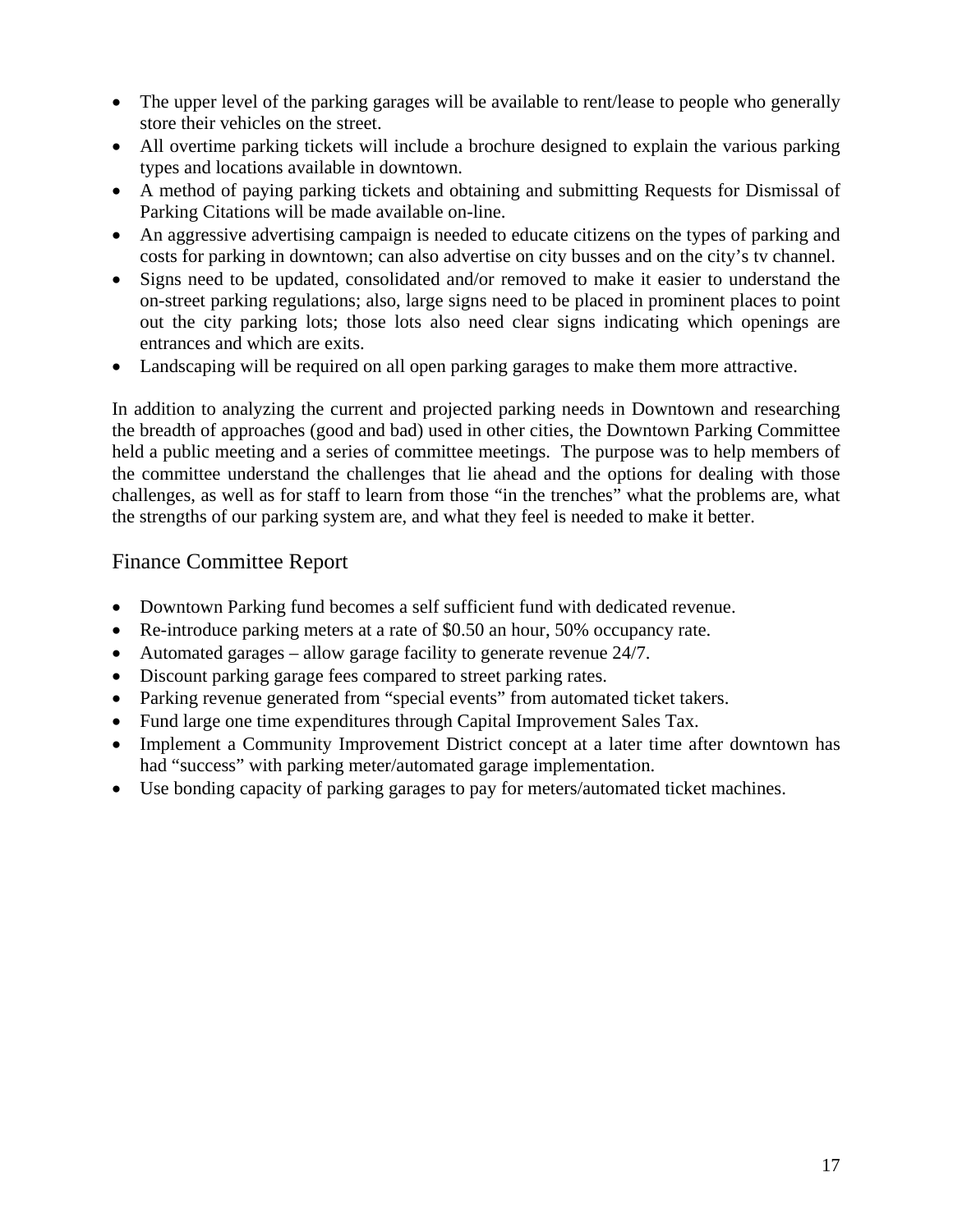## **SECTION III. DOWNTOWN PARKING SYSTEM GOALS AND STRATEGY**

Based on experience, research, and current local statistics, parking does not bring people downtown and lack of desirable parking does not keep people from coming downtown. It does not matter what we do with parking rates, parking regulation enforcement, customer convenience, or the availability of parking. The attractions dictate the parking attitude in an area. The popularity of the new shopping developments like Zona Rosa where people have little or no objection to parking in "parking garages" or contributing to parking meters to park on the street and walk several blocks to shop in an outdoor environment makes this obvious. The use of economic development tools to enhance the businesses, attractions, and quality of life in the downtown area should be our ultimate goal.

Goals

- Use the parking system as a tool for economic growth downtown.
- Operate the system in a fiscally responsible manner.
- Seek alternative funding sources to help balance the parking fund deficit and reduce the reliance on funds being shifted from other resources.
- Assess the current parking system to determine areas for expansion, reduction, or to shift specific parking needs (accessible parking, passenger loading and unloading zones, delivery zones, etc.).
- Develop a strategy for continued long-range maintenance. This will be presented to the CIP Steering Committee at the next CIP board session.
- Improve customer convenience and safety.
- Reduce and simplify the existing parking signage.
- Develop and maintain a high level of positive interaction with the parking patrons.
- Establish new policies that address the changing environment and customer needs.

#### Strategy

- Implement a parking plan for Downtown St. Joseph that serves as a resource for economic development and enhances the downtown experience, but achieves this in a fiscally responsible manner.
- Coordinate downtown parking solutions with recommendations from the Downtown Parking Committee.
- Maintain and improve the current parking system facilities.
- Increase and improve customer service and awareness.
- Create a plan that offers new strategies and policies to allow the system to operate more efficiently.
- The plan will be designed to serve as a comprehensive, working document that provides direction, but allows flexibility to adapt to changing needs in the downtown area.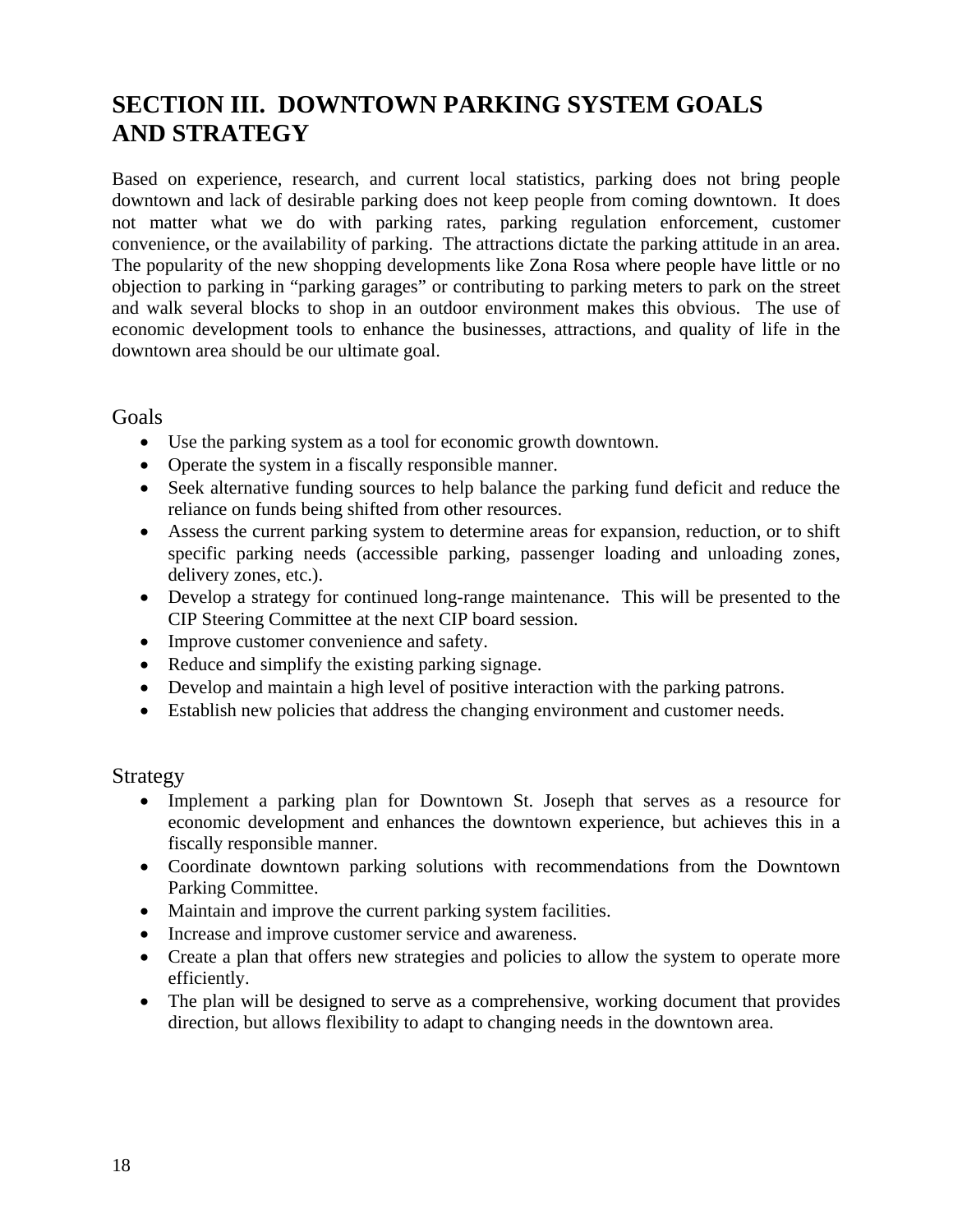## **SECTION IV. Cost Associated with Parking Committee Recommendations for Changes to Downtown Parking**

Through the series of meetings, the Parking Committee looked into what current deficiencies exist with current downtown parking and asked City Staff to look into the cost of fixing such deficiencies. In addition, they determined what changes they believe need to be made to the existing parking conditions to enhance and improve the overall effectiveness of downtown parking.

#### **Expenses to Improve Downtown Parking:**

| 5 <sup>th</sup> Street Parking Lot Renovation<br>Parking Lot (6,061.40/parking stall) | \$277,193.00 |             |
|---------------------------------------------------------------------------------------|--------------|-------------|
| Alley                                                                                 | \$124,622.00 |             |
| Streetscape                                                                           | \$146,570.00 |             |
| <b>Trash Enclosures</b>                                                               | \$38,000.00  | \$586,385   |
| Provide new lighting to garages:                                                      |              | \$204,000   |
| Provide security cameras in garages and surface parking lot:                          |              | \$72,458    |
| Take off panels on garages and improve appearance:                                    |              | \$300,000   |
| Demo of 8 <sup>th</sup> & Felix garage:                                               |              | \$500,085   |
| Improve appearance of Parking Garages:                                                |              | \$1,500,000 |
| Capital repairs to $6^{th}$ & Jules/ $5^{th}$ & Felix Parking Garage:                 |              | \$450,000   |
| Establish an annual parking garage maintenance fund:                                  |              | \$50,000    |
| <b>Automated Parking in Parking Facilities:</b>                                       |              | \$366,150   |
| Additional security downtown: (per year):                                             |              | \$100,000   |
| Advertising and Marketing: (per year):                                                |              | \$50,000    |
| Improved signage on garages and directional signage:                                  |              | \$37,305    |
| Way finding signs                                                                     |              | \$30,000    |
| Initial Cost of 384 Duplex Parking Meters                                             |              | \$377,052   |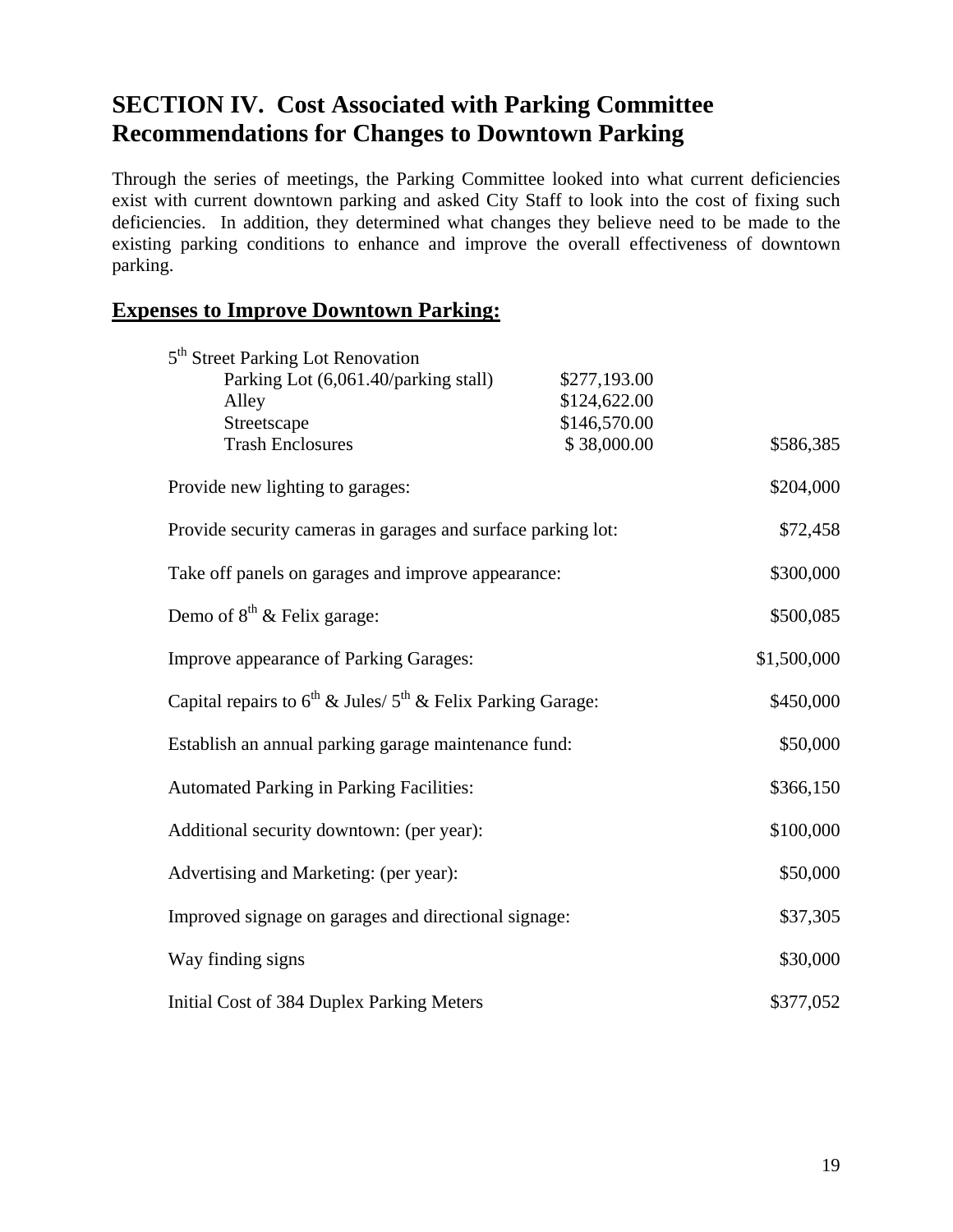## **SECTION V. FINANCING PLAN/REVENUE PROJECTIONS**

Each year, the City is met with a deficit in the parking fund due to long-term debt service and the expense of maintaining and staffing the parking facilities. In the past, decisions have been made that have created this deficit to the parking fund. Some of the current strategies designed to better serve the customers include free on-street parking which was a by-product of the elimination of all parking meters, discount parking rates in the parking facilities, and below market rate parking fees. These strategies have had a negative effect on City parking revenue resulting in a current system that does not generate enough annual funds to cover the expenses it takes to operate downtown parking. For the past several years, the City has had to balance the parking fund budget with subsidies from other sources. To accomplish the goals established by the Parking Committee and to improve the overall effectiveness of downtown parking, the Committee asked City Staff to identify options for additional revenue tools to help accomplish goals identified in this Plan.

#### **Revenue Options**

#### Community Improvement District (CID)

Best used when there are multiple improvements needed over a large area. It is an economic development tool that allows an entity within a defined area to plan business services and public improvements considered important to their economic vitality, and to share costs through an assessment/tax paid by all in the defined area. With the revenues captured from the assessment/tax, a CID can finance many targeted services, such as general maintenance, marketing, and promotion of downtown.

- Formation of a CID: Requested by a petition of property owners within the proposed district (more than 50% by both assessed value and by number of owners). City Council has a public hearing. The District must be approved by ordinance.
- Management**:** The CID can be a political subdivision or a not-for-profit corporation. Both political subdivision CIDs and not-for-profit CIDs must be governed by a board of directors. While the initial petition determines the length of a CID, it can be terminated or extended at any time by vote of the property owners. The board of directors for CIDs will usually decide to hire an executive director and possibly a few staff members to manage the operations of the district. In turn, it is also common to create a business office to provide maximum public exposure to most efficiently carry out the purpose of the CID.
- Financing**:** If a not-for-profit corporation is created, funds are raised through special assessments. If a political subdivision is created, the CID can also levy real property taxes after approval by a majority of property owners in the district.
- Advantages**:**
- 1) No need to go to Circuit Court to form the district.
- 2) The district has the ability to construct, reconstruct, maintain, and equip a variety of public improvements.
- 3) The district has several funding sources available.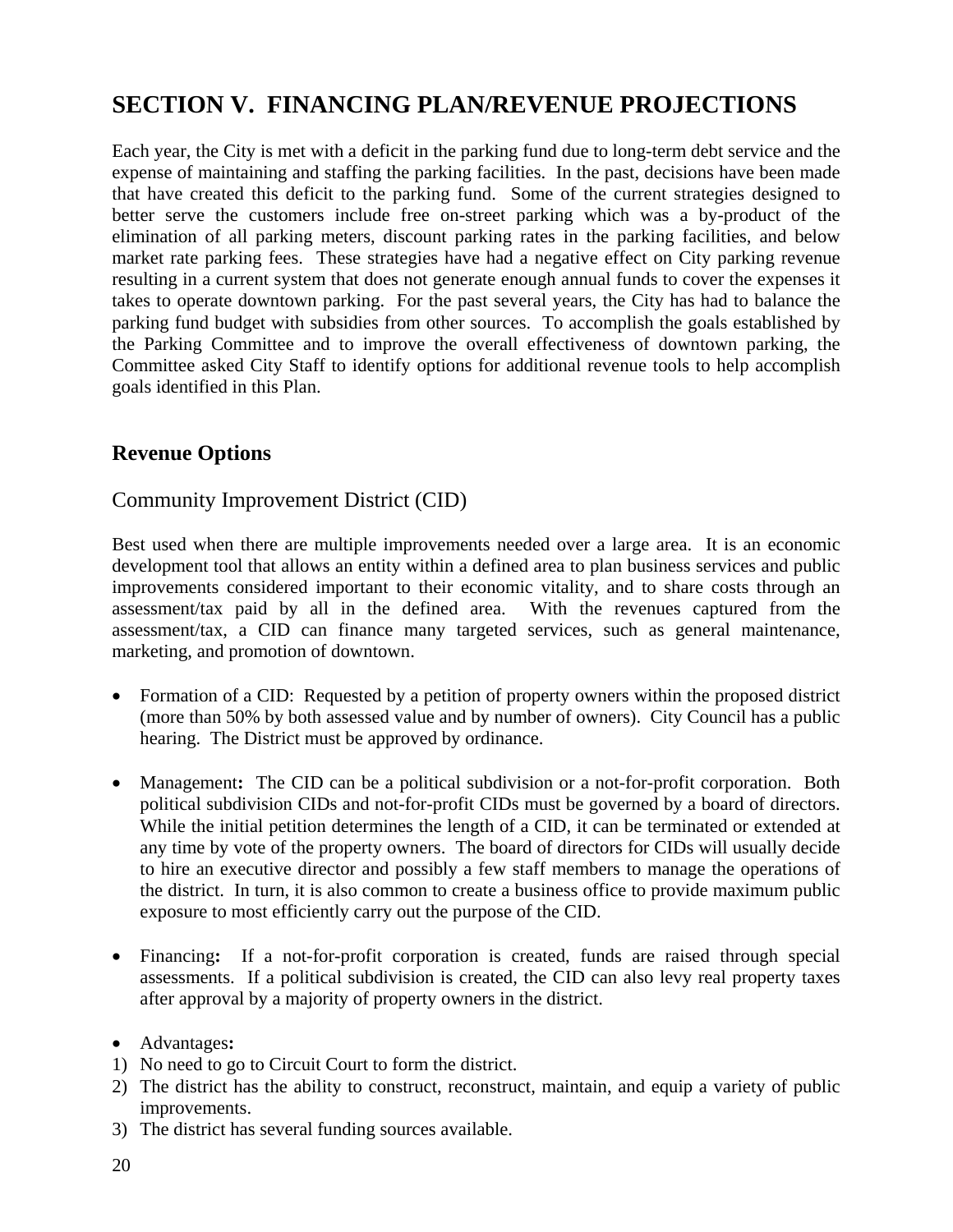- 4) As a homes/merchants association, CIDs can provide revenue and management services on a flexible basis for residential or commercial areas. Each CID can be custom designed to meet the needs of each district.
- Disadvantages:
- 1) Creating a separate entity can cause problems unless a Redevelopment Agreement is used to stipulate exactly what projects are to be done, how long the district will exist, etc.

#### **How to Establish a CID:**

- Establish geographical boundaries for a Community Improvement District (CID). The boundaries for this plan are the Missouri River to  $12<sup>th</sup>$  Street, Robidoux to Messanie.
- Determine what parking regulations will be designated and what other revenue gathering tools will be used to balance the parking fund.
- Leave most aspects of downtown parking as is except for the creation of CID and impose a sales tax, property tax, or special assessment to create revenue to subsidize the deficit in the parking fund and create revenue for other transportation related improvements. Most people seem to be satisfied with the state of parking in the downtown district. An additional benefit to this plan is that it would create a situation where all businesses, including the ones that do the majority of their business at night and do not typically provide financial support to downtown parking, would be contributing.

#### **CID Revenue Projections:**

#### SALES TAX:

For the current Fiscal Year, the following increments of sales tax based on the estimated current gross sales of \$17,837,000.00 in the Downtown Precise Plan area, would create the associated revenues per year.

| .0025 | \$39,593  |
|-------|-----------|
| .0050 | \$79,185  |
| .0075 | \$188,778 |
| .0100 | \$158,370 |

#### PROPERTY TAX:

For the current Fiscal Year, property tax would generate the following based on a total of \$13,487,720.00 in assessed value for the Downtown Precise Plan area:

| .0025 | \$24,370 |
|-------|----------|
| .0050 | \$49,740 |
| .0075 | \$75,110 |
| .0100 | \$98,480 |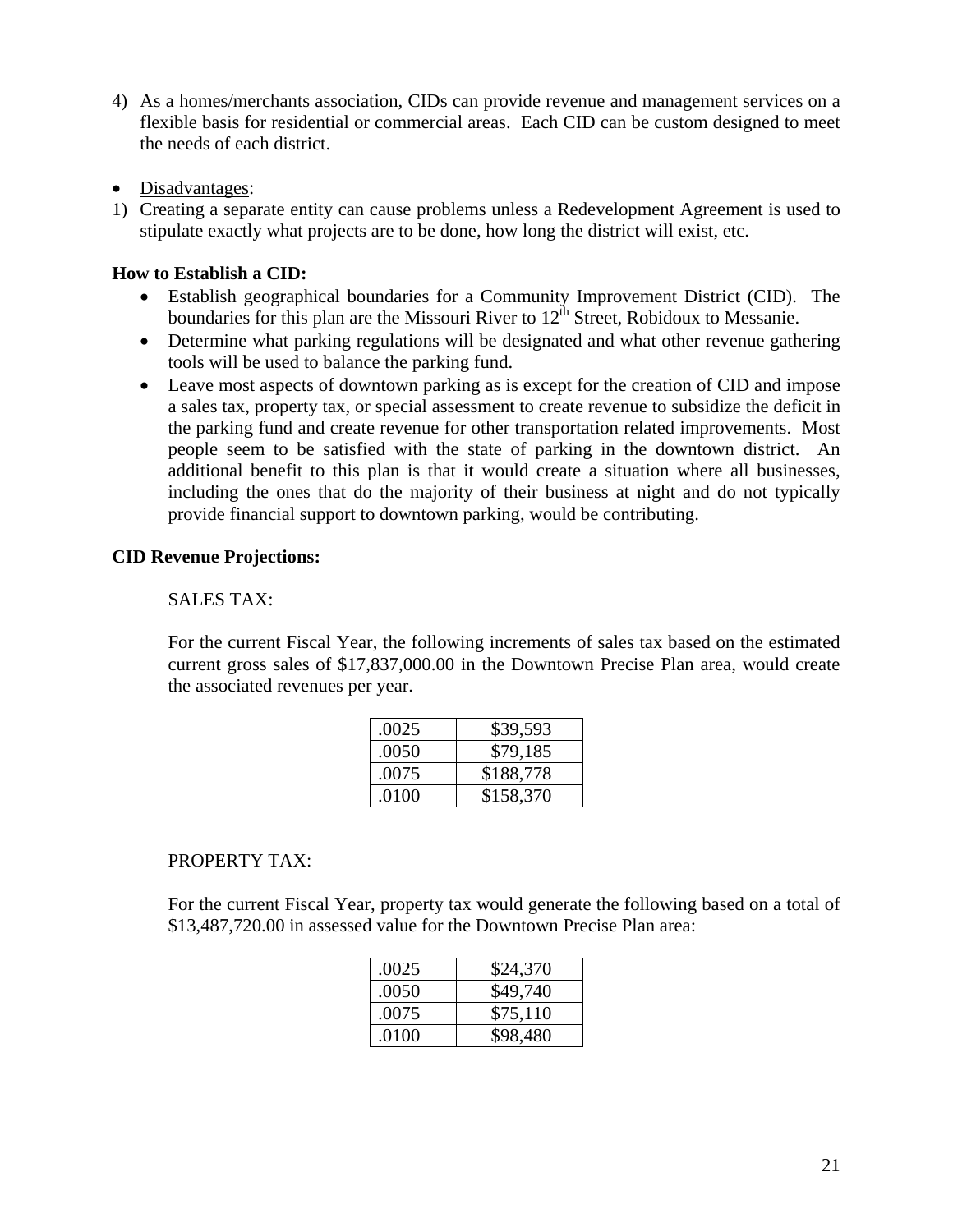## **Costs for Downtown Parking Management Plan**

| <b>Current BID Revenue &amp; Expenses</b><br>(Business Improvement District)                   |             |                       |            |             |
|------------------------------------------------------------------------------------------------|-------------|-----------------------|------------|-------------|
| <b>Revenue Sources</b><br><b>One-Time Expenses</b><br><b>Annual Expense</b><br><b>Expenses</b> |             |                       |            |             |
|                                                                                                |             | Downtown Partnership  |            |             |
| <b>BID</b>                                                                                     | \$51,935.00 | Operating             |            | \$22,500.00 |
|                                                                                                |             | Downtown Clean-up     |            | \$9,700.00  |
|                                                                                                |             | Maintenance of        |            |             |
|                                                                                                |             | "Gateway"             |            | \$4,500.00  |
|                                                                                                |             | Streetscape           |            |             |
|                                                                                                |             | Improvements          | \$8,511.00 |             |
|                                                                                                |             | Christmas lights/Dec. |            | \$4,717.00  |
| <b>TOTAL</b>                                                                                   | \$51,935.00 | <b>TOTAL</b>          |            | \$49,928.00 |

| <b>Proposed CID Revenue &amp; Expenses</b><br>(Community Improvement District) |              |                      |                          |                       |
|--------------------------------------------------------------------------------|--------------|----------------------|--------------------------|-----------------------|
| <b>Revenue Sources</b>                                                         |              | <b>Expenses</b>      | <b>One-Time Expenses</b> | <b>Annual Expense</b> |
| CID (sales tax $\&$                                                            |              | Downtown Partnership |                          |                       |
| property tax)                                                                  | \$130,000.00 | Operating            |                          | \$60,000.00           |
|                                                                                |              | Downtown: Marketing  |                          |                       |
|                                                                                |              | Promotion/Special    |                          |                       |
|                                                                                |              | Events               |                          | \$15,000.00           |
|                                                                                |              | Landscaping/Trash    |                          |                       |
|                                                                                |              | removal              |                          | \$25,000.00           |
|                                                                                |              | Capital Improvements |                          | \$30,000.00           |
| <b>TOTAL</b>                                                                   | \$130,000.00 | <b>TOTAL</b>         |                          | \$130,000.00          |

| <b>One Time Capital Improvements</b> |                |                                                |                |  |
|--------------------------------------|----------------|------------------------------------------------|----------------|--|
| <b>Revenue Sources</b>               |                | <b>Expenses</b>                                | Cost           |  |
| <b>CIP</b>                           | \$3,404,000.00 | Demo of 8 <sup>th</sup> & Felix Garage         | \$500,085.00   |  |
|                                      |                | Capital Repairs $6th$ & Jules<br>$5th$ & Felix | \$450,000.00   |  |
| Cell phone money: Meters             | \$339,100.00   | New lighting in garages                        | \$204,000.00   |  |
| Cell phone - Auto Garages            | \$244,100.00   | Remove panels from garages                     | \$300,000.00   |  |
| Cell phone – Signage                 | \$20,000.00    | Initial Cost of 384 Duplex<br><b>Meters</b>    | \$377,052.00   |  |
| Cell phone – Cameras                 | \$72,458.00    | <b>Automated Garage Expenses:</b>              | \$366,150.00   |  |
|                                      |                | Improve signage                                | \$37,305.00    |  |
|                                      |                | Security Cameras - Garage                      | \$72,458.00    |  |
|                                      |                | Way Find Signs                                 | \$30,000.00    |  |
|                                      |                | Exterior aesthetics (\$500K/ea)                | \$1,500,000.00 |  |
|                                      |                | Inflation index                                | \$200,000.00   |  |
| $\mathbf{CID}$                       | \$586,385      | <b>Expenses for 5<sup>th</sup> Street</b>      |                |  |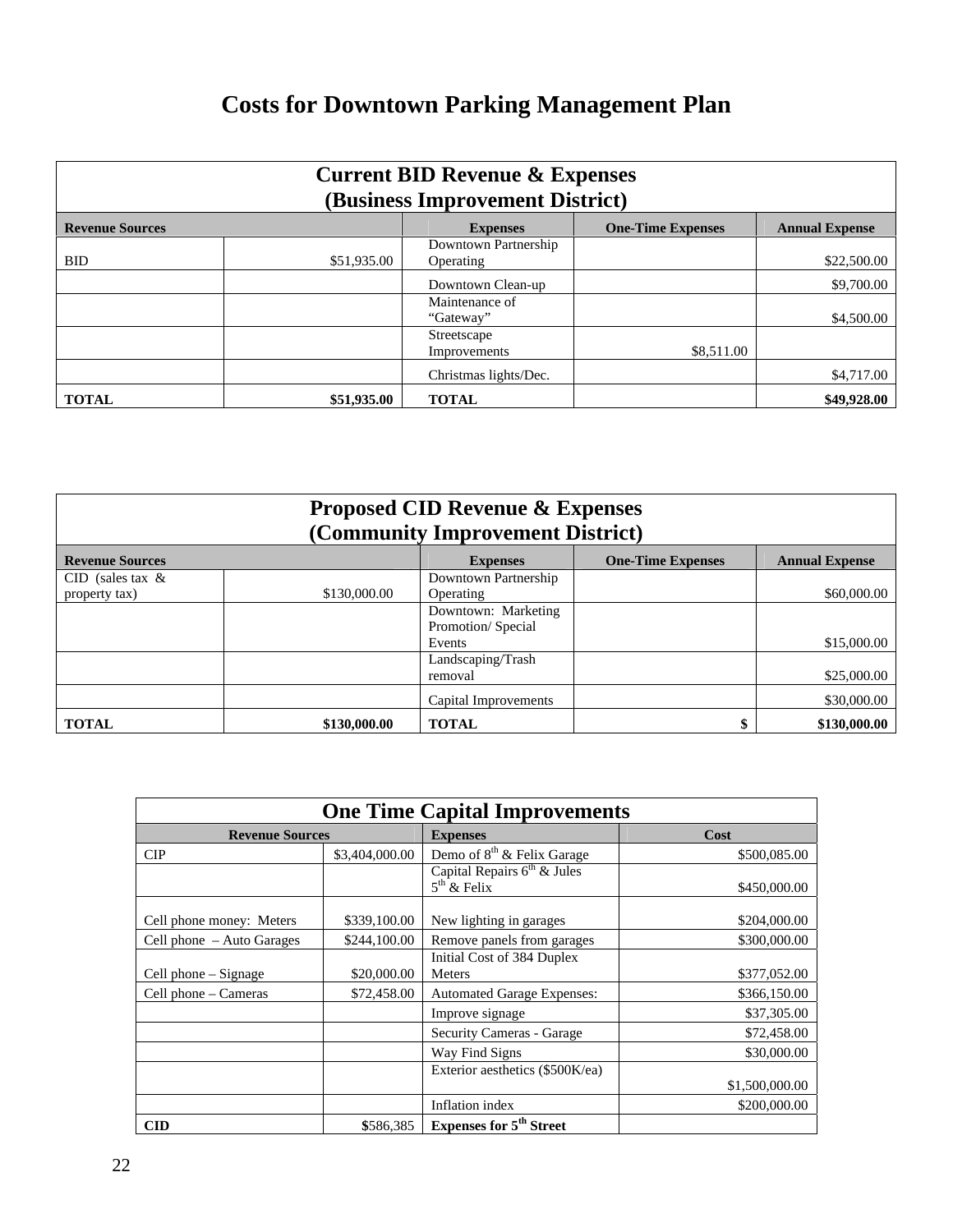|                      |                | <b>Parking Lot Renovation:</b>         |                |
|----------------------|----------------|----------------------------------------|----------------|
|                      |                | Parking Lot @<br>6061.40/parking stall | \$277,193.00   |
|                      |                | <b>Alley</b>                           | \$125,622.00   |
|                      |                | <b>Streetscape</b>                     | \$146,570.00   |
|                      |                | <b>Trash Enclosures</b>                | \$38,000.00    |
| <b>TOTAL REVENUE</b> | \$4,666,043.00 | <b>TOTAL EXPENSES</b>                  | \$4,666,043.00 |

|                                   |              | <b>Costs for Downtown Parking Management Plan</b>            |                                    |                       |                                      |
|-----------------------------------|--------------|--------------------------------------------------------------|------------------------------------|-----------------------|--------------------------------------|
|                                   |              | <b>Current Actual Expenses</b>                               |                                    |                       |                                      |
| <b>Revenue Sources</b>            |              | <b>Current Expenses</b>                                      | <b>One-Time</b><br><b>Expenses</b> | <b>Annual Expense</b> | <b>End of Year</b><br><b>Balance</b> |
| City sticker/penalty              | \$95,000.00  | <b>Operating Costs: Garage</b><br>Mntnce                     |                                    | \$21,750.00           |                                      |
| Parking<br>violations/fines       | \$194,000.00 | Fuel/Snow-ice control                                        |                                    | \$21,200.00           |                                      |
| <b>Parking Garage</b><br>Fee's    | \$140,500.00 | <b>Utilities</b>                                             |                                    | \$25,000.00           |                                      |
| Civic Arena<br>surcharge          | \$17,000.00  | Office/mntnce/billing<br>supplies                            |                                    | \$13,500.00           |                                      |
| Interest on<br>investments        | \$3,000.00   | Insurance                                                    |                                    | \$7,000.00            |                                      |
| Trnsfr from<br>Gaming             | \$13,000.00  | Debt Service (until FY14)                                    |                                    | \$76,220.00           |                                      |
|                                   |              | $6$ employee salary + benefits                               |                                    | \$242,750.00          |                                      |
|                                   |              | <b>Transfer to Gen Fund</b>                                  |                                    | \$51,000.00           |                                      |
|                                   |              | Transfer to computer                                         |                                    | \$3,700.00            |                                      |
| <b>TOTAL</b>                      | \$462,500.00 | <b>TOTAL</b>                                                 |                                    | \$462,120.00          | \$380.00                             |
|                                   |              | <b>Meters + Automated Garages</b>                            |                                    |                       |                                      |
| <b>Revenue Sources</b>            |              | <b>Expenses</b>                                              | <b>One-Time</b><br><b>Expenses</b> | <b>Annual Expense</b> | <b>End of Year</b><br><b>Balance</b> |
| <b>Annual revenue projections</b> |              | Operating costs                                              |                                    | \$510,000.00          |                                      |
| Meters (.50 cents)<br>one hour)   | \$470,400.00 | Annual Meter/Auto Mated<br><b>Ticket Machine Maintenance</b> |                                    | \$25,000.00           |                                      |
| Automated<br>Garages (24/7)       | \$175,000.00 | Annual Garage Maintenance                                    |                                    | \$75,000.00           |                                      |
| Parking<br>violations/fines       | \$175,000.00 | <b>Additional Security Downtown</b>                          |                                    | \$100,000.00          |                                      |
|                                   |              | Replacement Expense -<br>meters/ticket takers machines       |                                    | \$52,307.00           |                                      |
|                                   |              | One time expenses                                            | \$50,000.00                        |                       |                                      |
| <b>TOTAL</b>                      | \$820,400.00 | <b>TOTAL</b>                                                 |                                    | \$812,307.00          | \$8,093.00                           |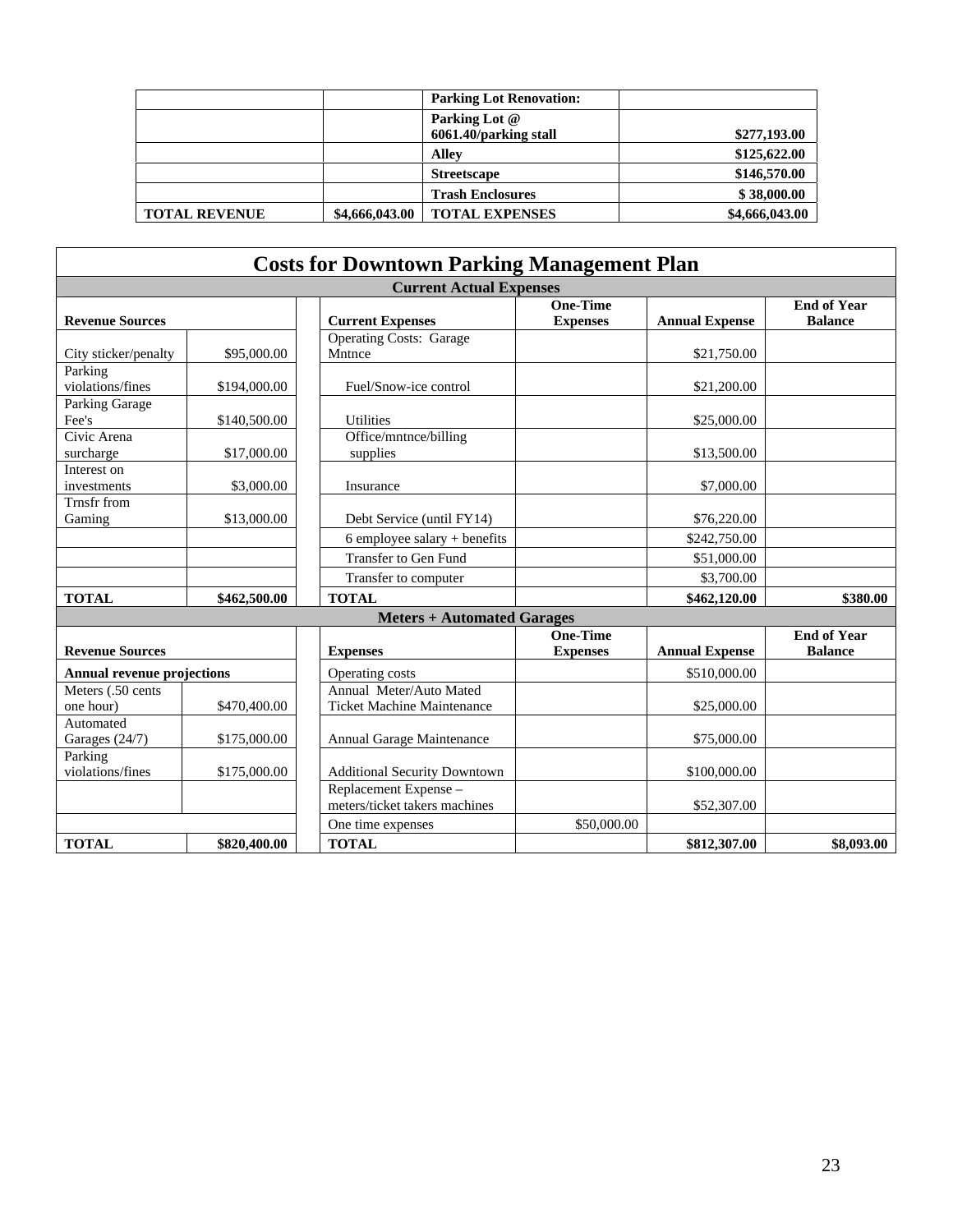#### Parking Meter Option

One way to gain uniformity with downtown parking is to re-introduce parking meters. Parking meters are effective control devices and sources of needed revenue to subsidize parking expenses. It would be recommended not to re-install the old metal single space parking meters, but to purchase and install a more modern parking meter. The use of parking meters in general has many advantages. Those advantages include:

- Meters produce a higher turnover rate of the on-street parking spaces, which are typically considered convenience spaces for short term customers.
- They can reduce overtime parking.
- They encourage compliance with parking regulations.
- They simplify the enforcement process. The enforcement officers simply have to note if the time purchased for a particular meter or a particular area has expired.
- The parking regulations for regular parking spaces are more uniform.
- Parking rates for the parking lots and structures could be made more attractive for longer term parkers.

*Considering there are approximately 768 on-street parking spaces in the Central Business District* ( $3^{rd}$  –  $12^{th}$ , Robidoux – Angelique), the projected annual income from parking meter fees *with an average annual income from the addition of meters could generate \$470,400.00.*

#### Automated Garages

The City currently employs a parking attendant to collect parking fees from downtown customers who use the parking garages. Most communities no longer rely on a person to collect revenue in these types of facilities. Instead, an automated machine prints a ticket to those who enter and the customer pays the ticket upon exit at an automated ticket taker that accepts cash or credit cards. This format allows communities to collect revenue 24/7. Employees who are currently employed as parking attendants are then utilized in other downtown activities.

Once we begin charging parking fees 24 hours a day within the parking garages, the City's largest parking area will become a greater asset to downtown. The concept of automated garages and parking meters goes hand and hand. The intent of parking meters is to charge for premier parking and to increase the opportunity a parking customer will utilize a parking garage. The revenue received from parking meters will help to drive down the cost of parking in parking garages.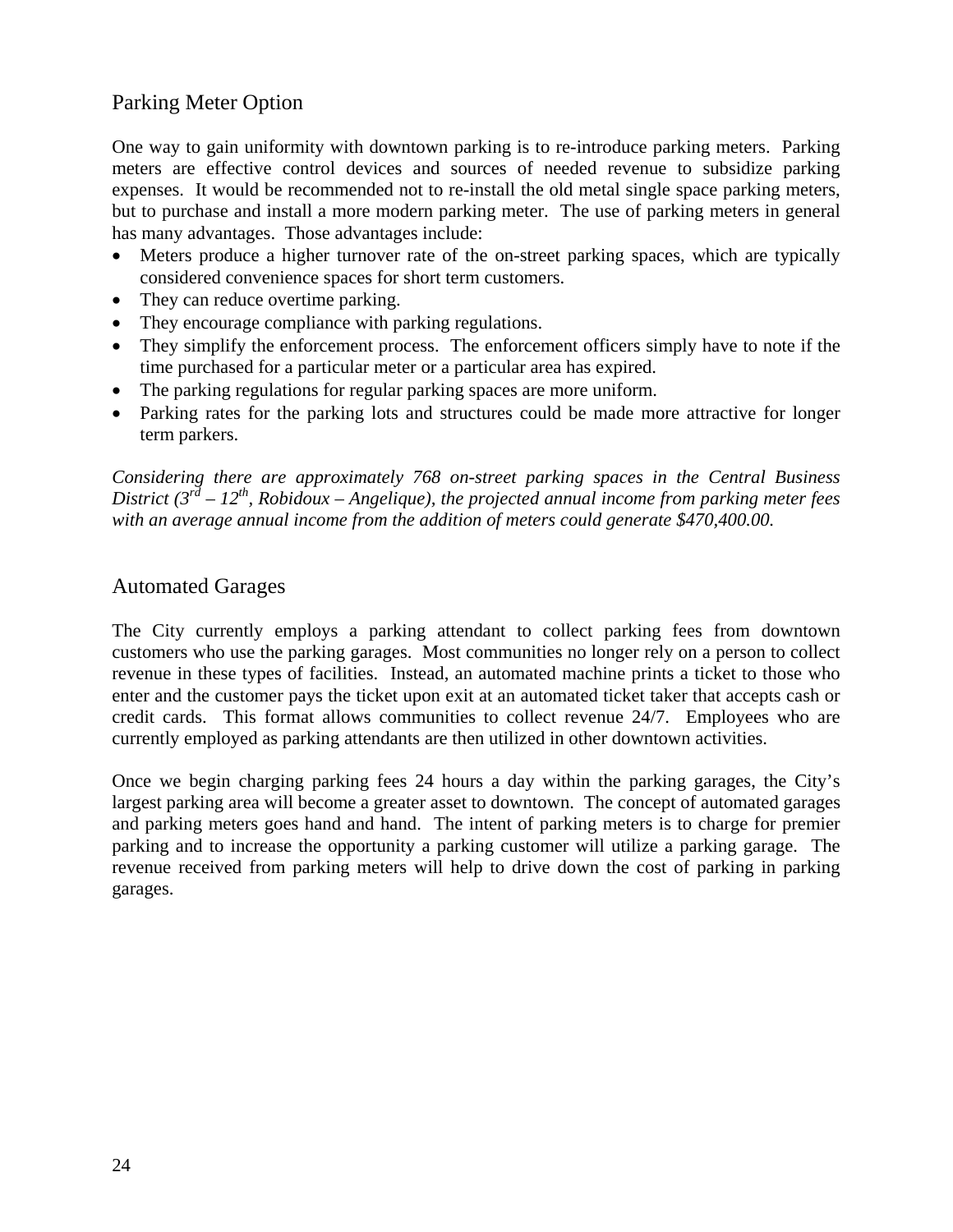## **Costs Summary for Various Options to Restore Parking Meters in CBD**

| <b>General Information</b> |               |  |  |
|----------------------------|---------------|--|--|
| $Display =$                | Digital       |  |  |
| Batteries =                | 9 Volt        |  |  |
| Replace Battery =          | Fall & Spring |  |  |

| <b>General Information</b> |               | Approximate Number of Spaces =          | 768  |
|----------------------------|---------------|-----------------------------------------|------|
| $Display =$                | Digital       | Collection Hours/Day =                  | 10   |
| Batteries =                | 9 Volt        | Collection Days/Yr =                    | 245  |
| Replace Battery $=$        | Fall & Spring | Average Usage in Similar Cities =       | 70%  |
|                            |               | Current Hourly Rate in Similar Cities = | 0.50 |

| <b>Potential Revenue</b> |           |           |           |           |           |           |           |           |  |  |  |  |  |  |
|--------------------------|-----------|-----------|-----------|-----------|-----------|-----------|-----------|-----------|--|--|--|--|--|--|
| <b>Hourly Rates</b>      | 0.25      | 0.25      | 0.25      | 0.25      | 0.50      | 0.50      | 0.50      | 0.50      |  |  |  |  |  |  |
| Percent of Usage         | 50<br>25  |           | 70        | 100       | 25        | 50        | 70        | 100       |  |  |  |  |  |  |
| Collection Days/Year     | 245       | 245       | 245       | 245       | 245       | 245       | 245       | 245       |  |  |  |  |  |  |
| Yearly Revenue           | \$117,600 | \$235,200 | \$329,280 | \$470,400 | \$235,200 | \$470,400 | \$658,560 | \$940,800 |  |  |  |  |  |  |

| <b>Potential Pay Back</b> |           |                                        |      |                          |      |     |             |      |          |     |          |     |  |          |  |          |  |      |
|---------------------------|-----------|----------------------------------------|------|--------------------------|------|-----|-------------|------|----------|-----|----------|-----|--|----------|--|----------|--|------|
| Type of Meters            | Costs     | <b>Years to Recover Purchase Costs</b> |      |                          |      |     |             |      |          |     |          |     |  |          |  |          |  |      |
| Single                    | \$359,818 |                                        | 3.06 |                          | 1.53 |     | 1.09        |      | 0.76     |     | 1.53     |     |  | 0.76     |  | 0.55     |  | 0.38 |
| Duplex                    | \$324,874 |                                        | 2.76 |                          | 1.38 |     | 0.99        |      | 0.69     |     | 1.38     |     |  | 0.69     |  | 0.49     |  | 0.35 |
|                           |           | $$0.25/$ Hr                            |      | \$0.25/Hr<br>$$0.25/$ Hr |      |     | $$0.25/$ Hr |      | \$0.5/Hr |     | \$0.5/Hr |     |  | \$0.5/Hr |  | \$0.5/Hr |  |      |
|                           | Options   | 25%                                    |      |                          | 50%  | 70% |             | 100% |          | 25% |          | 50% |  | 70%      |  | 100%     |  |      |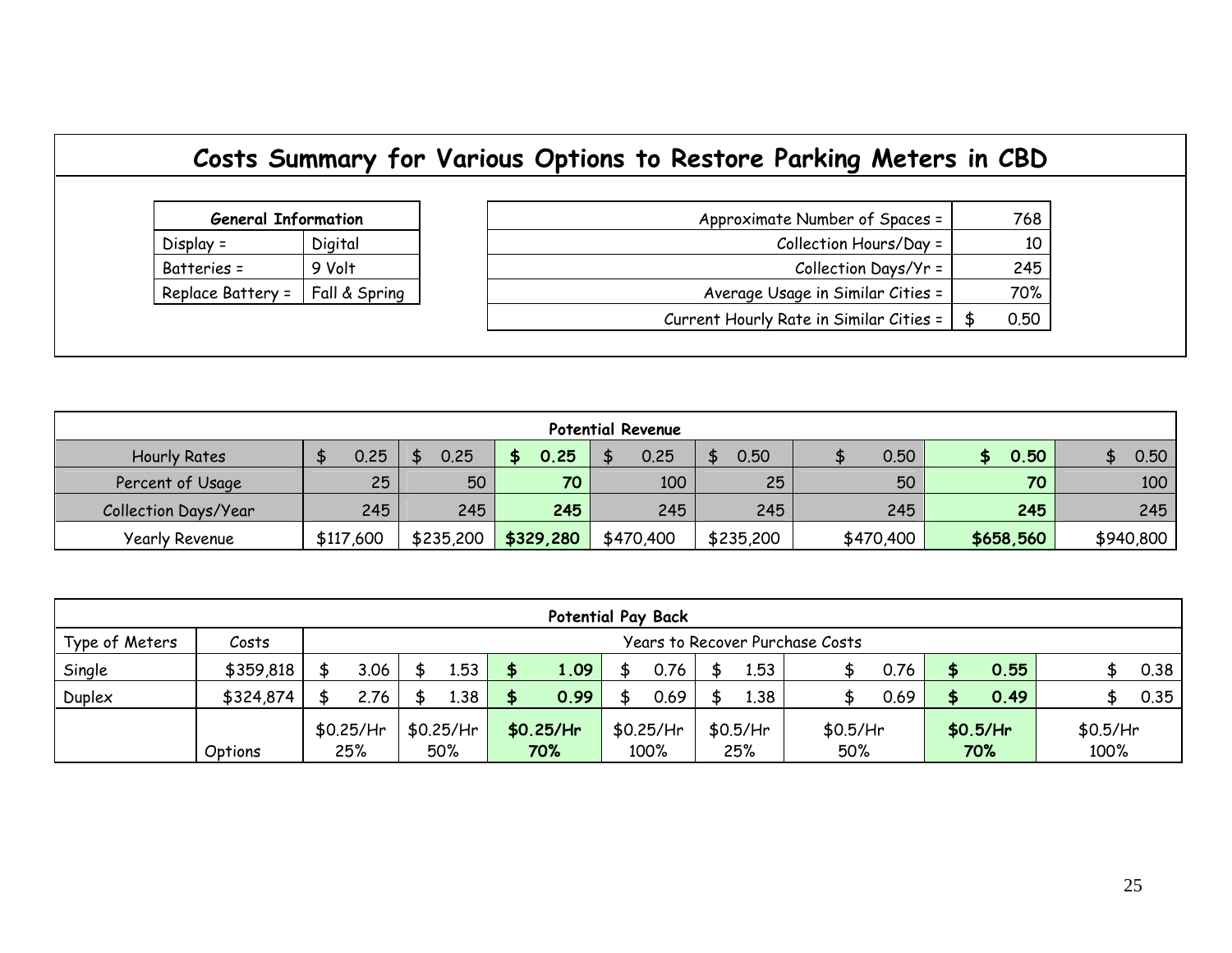## **SECTION VI. PARKING PLAN CONSIDERATIONS**

The downtown St. Joseph Parking Committee discussed the following options for consideration:

- Re-introduce parking meters downtown and automated ticket machines in the parking garages.
- Establish a Community Improvement District to replace existing Business Improvement District.
- Develop new strategies for educating the public about the parking system. Create a downtown parking map to assist residents and visitors in finding the most convenient available parking for their destination. This map should be available in marketing material and on relevant websites.
- Eliminate the unnecessary signage and only identify special parking restrictions, such as accessible spaces, delivery spaces, and no parking areas.
- Re-assign personnel so that the supervisor takes a more active role in customer assistance and the enforcement personnel also become more visible and active from a security aspect.
- Upgrade lighting and paint the garages to improve the appearance of property.

#### **Additional Recommendations**

- Proposed demolition of existing Parking Garage at  $8<sup>th</sup>$  & Felix. The Parking Committee endorses the appearance of an "open gateway" into downtown as more valuable than a parking garage at this location. The Committee also believes a surface lot would not reduce the number of parking spaces significantly over a garage style parking structure. City Staff would need to further research the cost of demolition to allow the site to be leveled and the ability to construct landscaping as recommended.
- Allow downtown residents a discounted rate for use of parking garages.
- Place security (cameras, videos, motion detectors, personnel) in parking garages.
- Construct exterior improvements onto each parking facility downtown to improve aesthetics.
- Use buses or trolleys to shuttle people from parking locations to work or shopping places.
- Charge for parking in the parking garage for special events at the Civic Arena.
- Using signs, brochures, maps, and websites provide information on parking availability and price. Also, incorporate parking information into general marketing materials.
- Require that any new commercial or multi-resident residential structures being built provide underground parking garages.
- Allow parking garage fees to be discounted to encourage use.
- Encourage the use of remote parking. Longer time limit parking (2 hours and more) should only be placed at locations where parking utilization is low. There may even need to be areas where there are unlimited parking time limits to encourage residents and employees to utilize that parking.
- Make parking regulations more consistent in the downtown area to reduce the patron's confusion and increase the proper utilization of these spaces.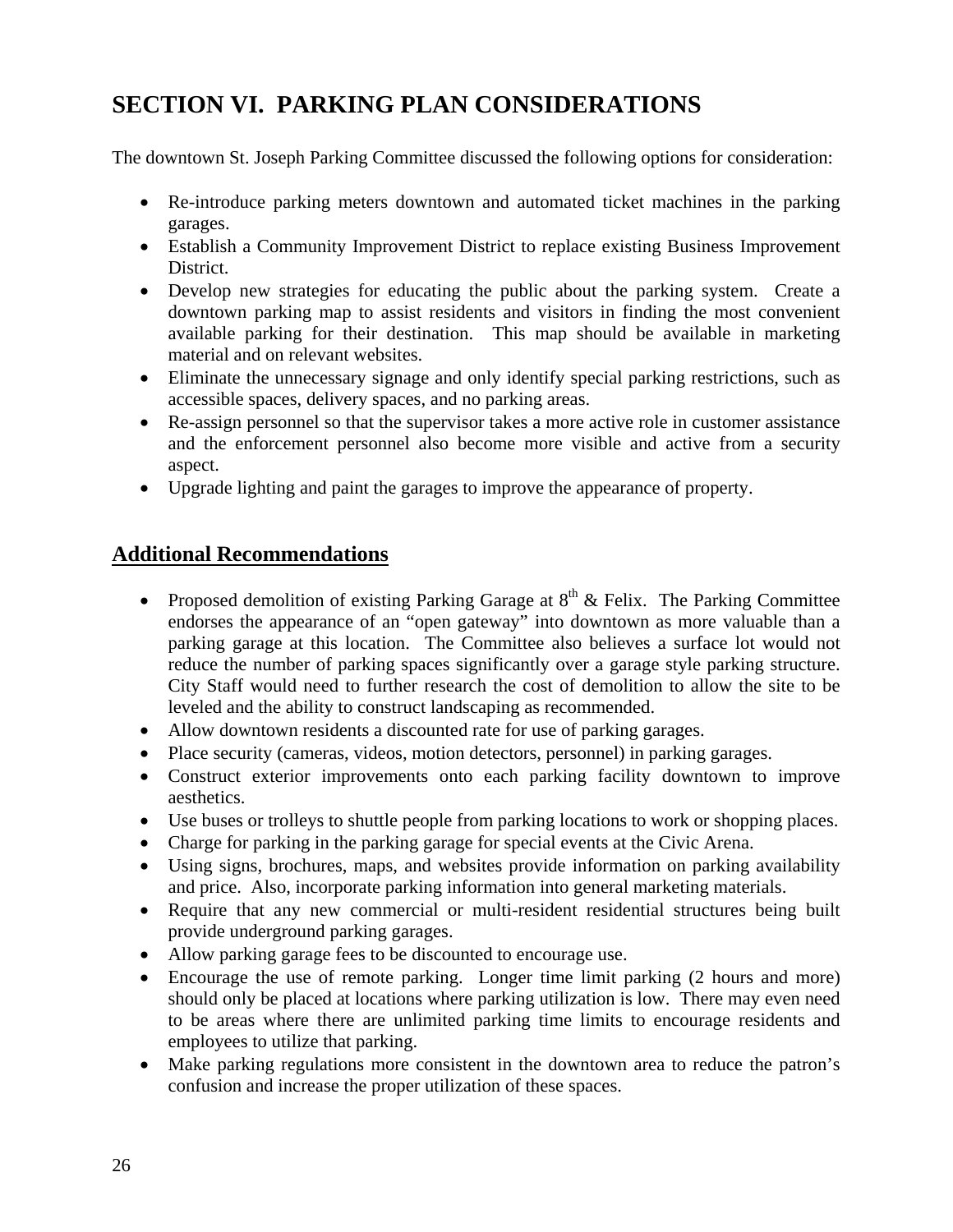- Make walking in the downtown area more enjoyable. Continue to improve pedestrian ways and sidewalks. Provide shade and cover. Create shortcuts where possible. Such improvements increase the range of parking facilities that can serve a destination.
- Place Kiosk identification signs in various locations (minimum of one per intersection in higher traffic areas). They should contain information on tourism, available parking, directions to restaurants and entertainment establishments and also have space for public notices. These signs should reflect the Streetscape sign style to maintain consistency. May want to sell advertising on these signs. This might be something we want to partner with the Convention and Visitors Bureau.
- Address security concerns. Ensure merchants, vendors, patrons, and tourists *feel* safe and *are* safe in the downtown area. This creates a more pleasant experience for users.
- Parking enforcement needs to be frequent, fair, friendly, and consistent. One idea is to implement a system wherein first time offenders would be given one warning ticket that serves as a friendly reminder of parking regulations. A parking brochure would be attached that identifies available parking information and parking fine information.
- Current parking facilities need to be made more aesthetically attractive with appropriate landscaping and signage indicating parking or "parking availability signs". The facing of the current parking structures can be changed to something more modern, and they need to be maintained, including graffiti removal and general cleanliness. Improved lighting should make the facilities more inviting and make the users feel more secure. The interior of the garages could also be painted white to help lighten and brighten them. The upgrade of the facilities will probably have to be included in the next CIP.
- Possibly promote locating retail in or next to parking garages. The current parking office seems to be a prime location for this type of opportunity.
- Change the way we identify parking regulations. Use less signage, more aesthetically pleasing signage, or remove most signage by color coding parking spaces or curbs. Try to create some uniformity from block to block on where accessible parking spaces, customer service zones, delivery zones, and other special parking spaces are located so people know where to expect to find those. Parking regulations could be identified by different colored pavers or color coded signs.
- Re-evaluate parking regulations in regards to location. Are all handicap accessible spaces, loading zones, passenger zones, customer service zones, etc. located according to current parking needs? Can some of these special needs spaces be restricted to those needs for a specific time period?

#### **Enforcement and Assistance**

The primary change in enforcement needs to be a culture change in how we approach this from a customer service aspect. St. Joseph has always approached enforcement as a police activity, but with the changing environment in the downtown area, the attitude of enforcement needs to change from the "issue a ticket and ask questions later" to one of educating motorists, visitors, and shoppers about the reasons for parking restrictions, helping people find available parking, providing information about the area, and finally enforcing the parking regulations of the area. The parking situation in the downtown area should not be a deterrent for citizens, visitors, and shoppers to visit that area of St. Joseph and it should not be the main topic of discussion of the people who work, visit, shop, and find entertainment downtown. Some changes that will improve parking in the downtown area are: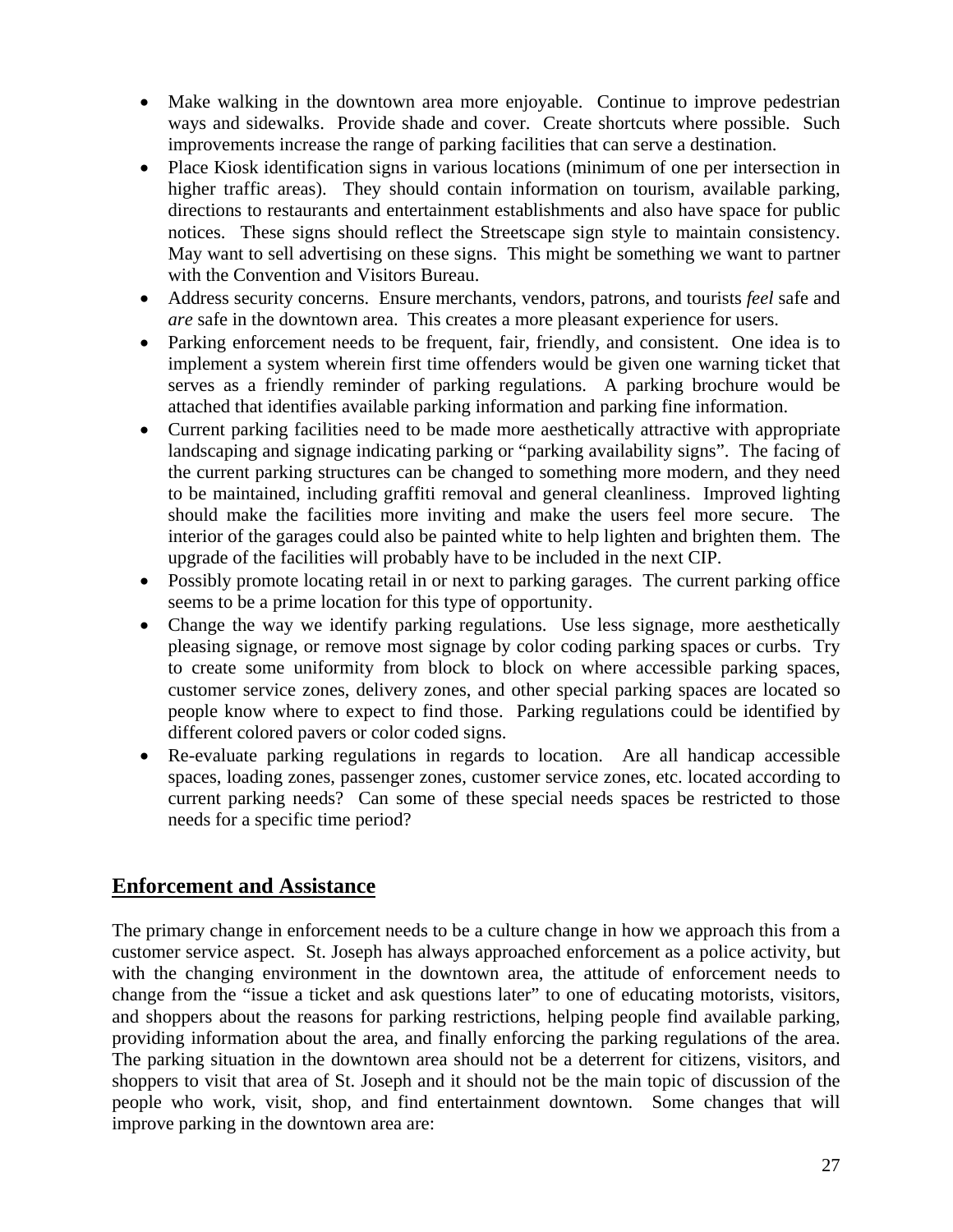- Change the main focus of the enforcement personnel into one of assistance first and enforcement second.
- Ensure enforcement personnel understand the parking regulations, interpret them properly, and use discretion and good judgment in issuing parking citations.
- The enforcement and other parking personnel can also take an active role in security at the parking facilities to reduce the vandalism and theft that occur regularly.
- Develop detailed parking information and maps (see illustration below) that can be distributed as informational brochures and be displayed on the City website. The information should include parking regulations in detail.
- Issue a warning ticket for first time offenders. The warning ticket should include a thank you for patronizing downtown businesses and explain parking rules and options.
- Issue annual parking permits to citizens who can prove residency in the downtown area. There would be a cost associated with the permit and it would accommodate individuals who have limited parking options near their residence.
- Allow downtown merchants the option to validate customer parking in garages at a cost of 50% of the parking fee.
- If the enforcement person in the act of writing a ticket is approached by the offending parker, the ticket should be voided and the enforcement personnel should give the offender a warning ticket and parking brochure.

\*sample downtown parking map

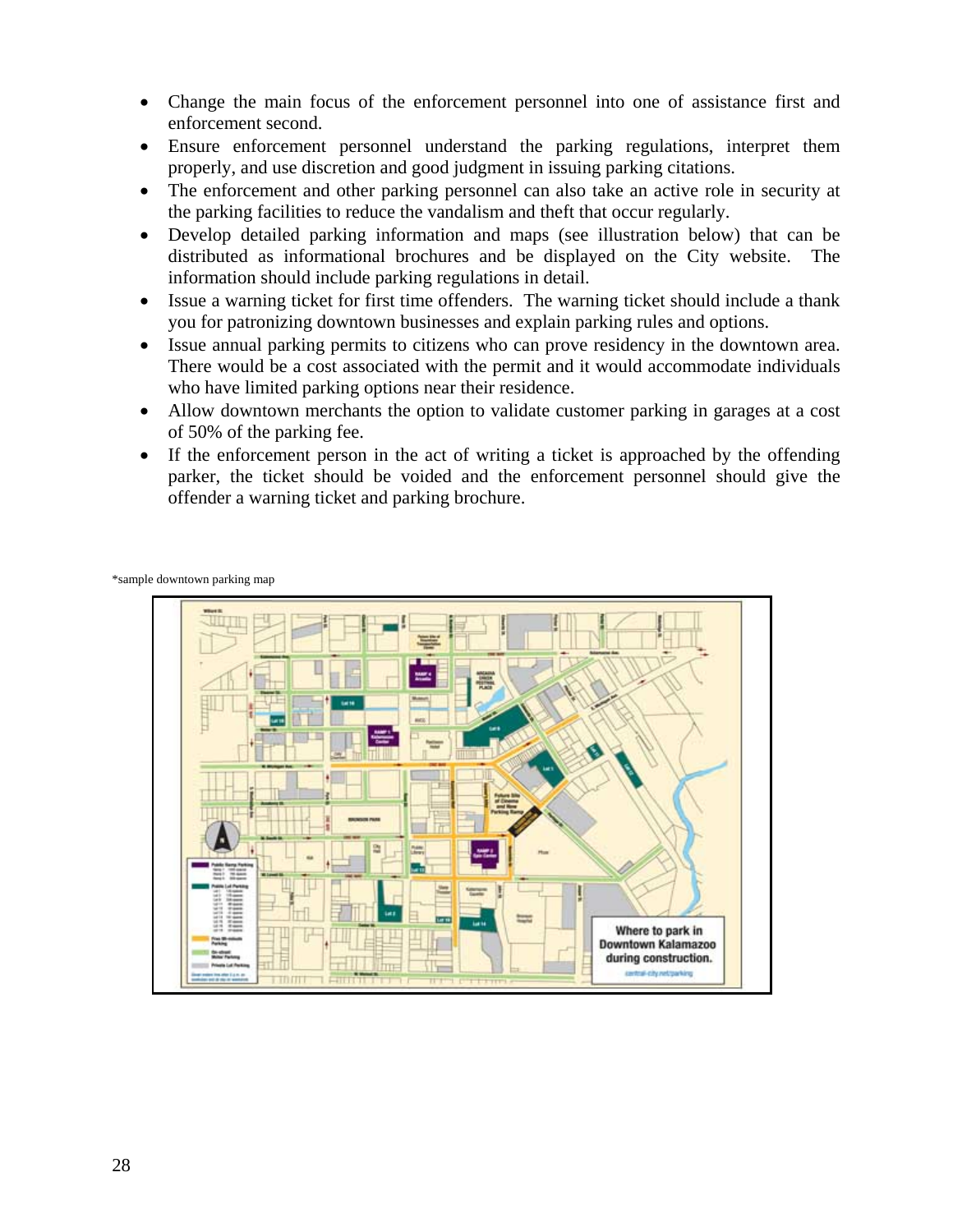#### **Improving Signage Issues Downtown**

There is a need in downtown St. Joseph to lessen the confusion that signs create — in particular, the signs publicizing the parking restrictions. There are single blocks downtown where there are as many as four different parking restrictions. One block has eight available parking spaces with four different restrictions. The amount of signage seems to have been precipitated through the years for two reasons.

- 1) There was a high rate of parking tickets being dismissed by the judicial system. Basically, the city was told that these tickets were being dismissed due to insufficient signage, so the natural reaction was to put up more signs. The information coming from the judicial system currently is that we can remove some of the signage and they will still enforce the parking regulations as long as it is clear where different parking restrictions begin and end.
- 2) When a downtown merchant requests that the restrictions in a parking area be modified for a specific reason, the City has responded to those requests. This practice has led to the problem of having several different parking restrictions in a one block area. There is also a desire from downtown merchants to either use a different type of pole and sign that is more aesthetically pleasing, or eliminate the traditional signs altogether and use a curb or street indicator to identify different parking restrictions.



*A variety of parking signs and restrictions in the 600 block of Edmond Street.*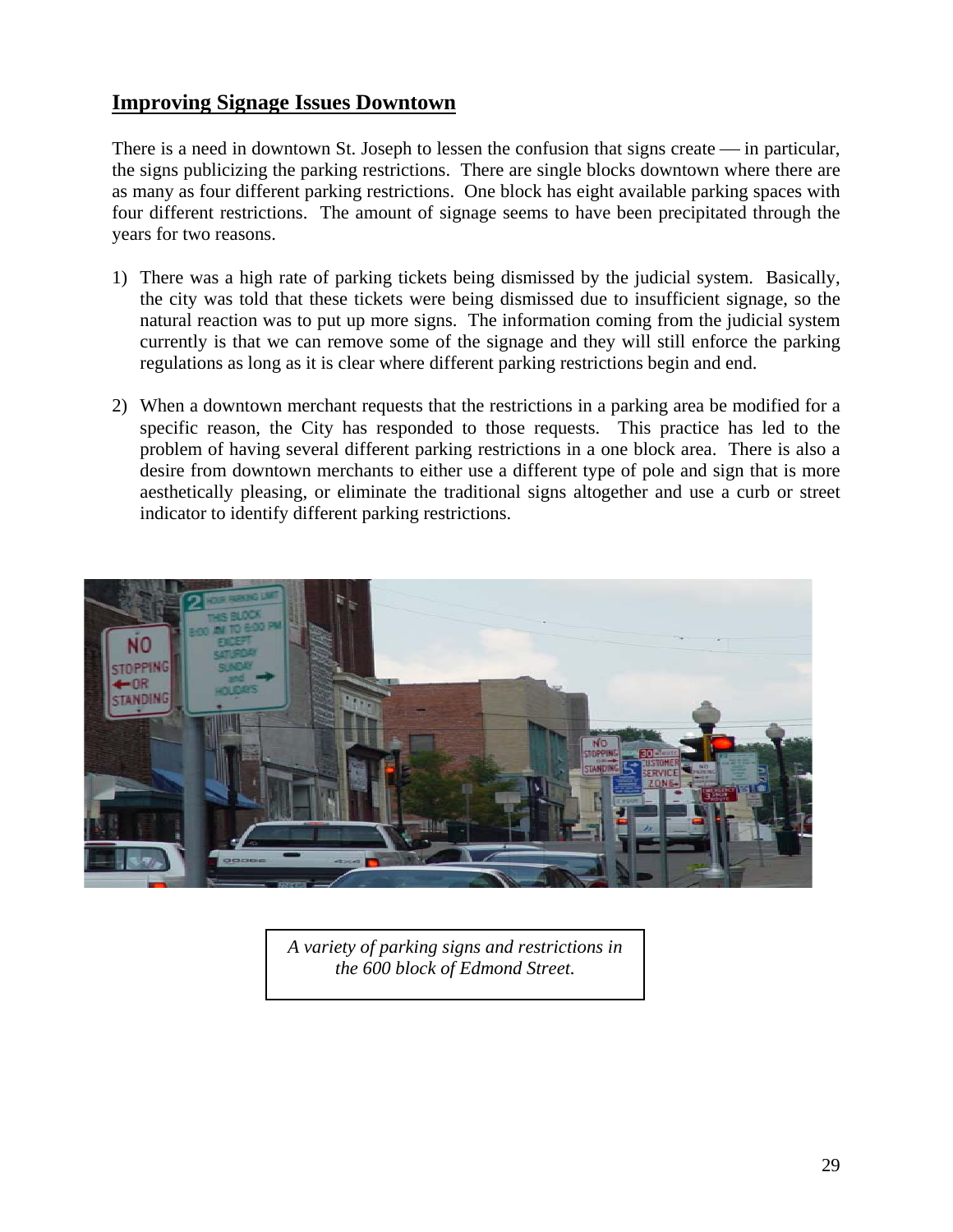### **SECTION VII. Parking Committee Recommendations**

The Committee Meetings were a great success. The attendees were very supportive and offered great suggestions to help develop a workable plan to address downtown parking. The Committee worked hard to understand the difficulty of managing parking in a walkable downtown and they were very receptive to changing the system in order to make it work well under the new circumstances. In addition, staff learned an incredible amount from those with first-hand knowledge about Downtown's needs and that knowledge has benefited this plan tremendously.

After considering all available strategies, current and projected parking patterns and the needs of the community, a Downtown parking strategy has been developed. In order to meet the new demands that will be placed on the Downtown parking system, the following actions have been recommended as part of the Downtown St Joseph's Parking Management Plan:

#### **Action #1: Institute Market-Rate Pricing**

Of all of the options available, only market-rate pricing can guarantee the availability of on-street spaces, convenience, and positive experiences for Downtown visitors. Some people may argue that market-rate prices are too high and will discourage people from coming to Downtown. If parking is under used due to overpricing, then the market-rate approach dictates that we must lower the price (down to free if necessary) to attain an 85% occupancy rate. If the parking is well used, then obviously we haven't run anyone off. Initially, parking charges have to be designated by the City before we can track the occupancy levels and determine accurately what the true market price is. While market-rate prices make sense in theory and have worked well in reality, they create a few challenges for the cities that implement them. The market-rate price isn't likely to be excessive, but it isn't going to be dirt cheap, either. Another issue deals with the desirability of parking spaces. The desirability, and therefore the market-price, will vary from block to block depending on the proximity to popular destinations. In order to get the prices right, we would have to make our best educated guess and set initial prices, and City Staff would then monitor the use to see if our pricing is correct. If the use is too low, we would need to lower the price, and if it the use is too high, we would need to raise the price. Finally, depending on the activity levels throughout the day, the market-price for the evenings may be too expensive for lunchtime, or vice versa. If we overcharge or undercharge during parts of the day, we will not have an optimal system.

#### **I - Automated ticket taker- Garages**

Providing automated machines to issue tickets and take revenue will allow the City to have greater control of how to charge for parking in each garage. Automated machines will increase revenue and allow for current employees to provide other services to downtown.

#### **II - Install Pay by Space Parking Meters**

The Parking Committee has recommended, "pay-by-space" meters. Each parking space has a meter. The parker then enters the designated area, pays for the desired amount of time, and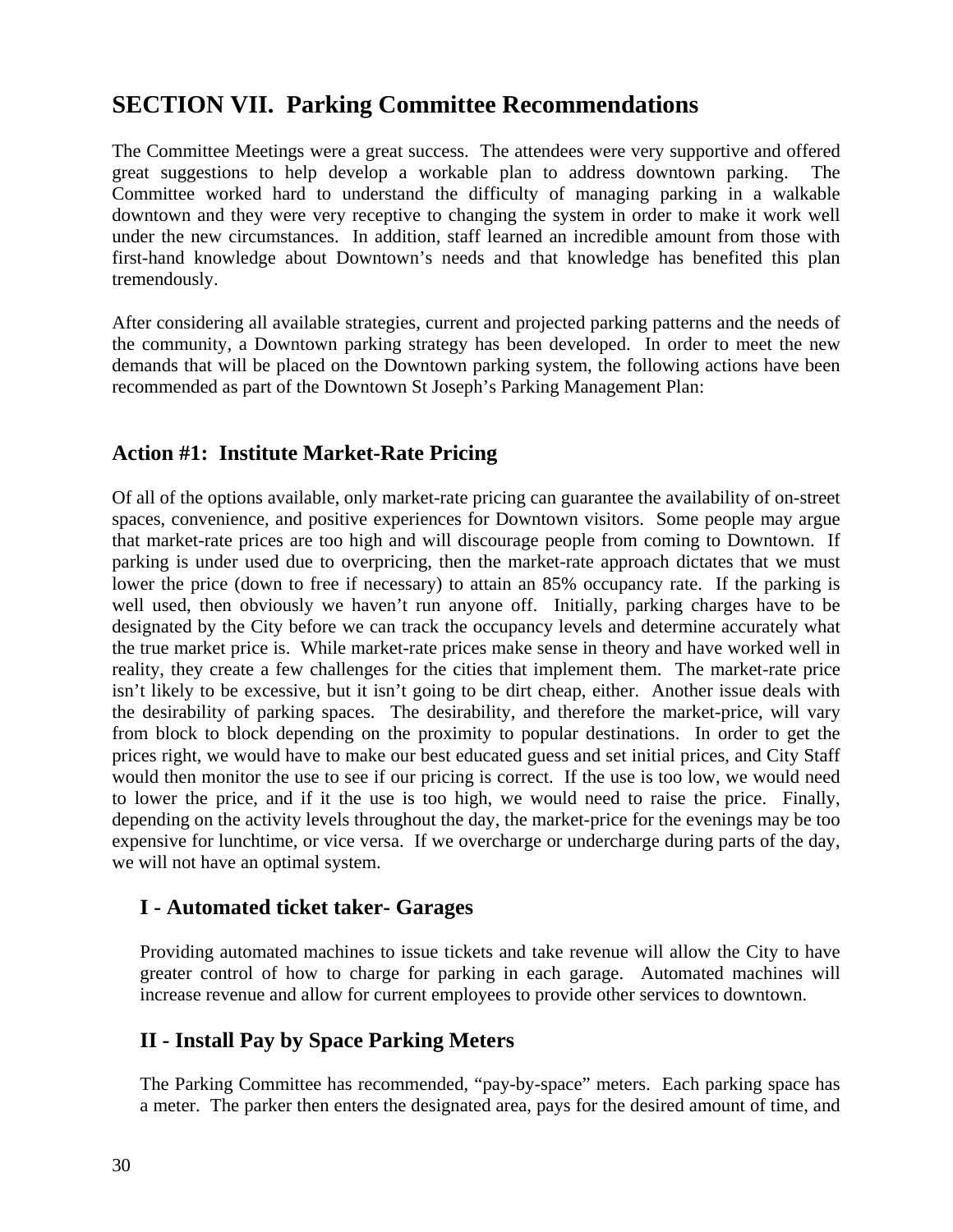is on their way. Meters would be "double headed" to cut down on the number of meters on each block and save initial purchase cost.

**Easier enforcement.** Enforcement officers do not need to check license plates on each car to see who hasn't paid. They can easily find out who is in violation at the meter itself. Meters are not partial, if the time has expired, the car is in violation.

#### **Action #2: Create a Community Improvement District**

Currently, downtown has a Business Improvement District (BID) in place that generates approximately, \$60,000.00 annual to fund the Downtown Partnership and a variety of downtown activities. This special tax assessment is set to expire in 2011. The Parking Committee proposes to discontinue the Business Improvement District upon expiration and to create a Community Improvement District (CID) to provide funding to support the Downtown Partnership and raise funding to use to market and promote downtown and funding to pay for cost associated with enhanced landscaping and trash removal. Parking funds cannot be used to fund these proposed activities, as such; another revenue stream would need to be utilized to fund non-parking activities. A CID is proposed to capture a 0.50¢ sales and property tax that would generate approximately \$130,000 annually. The proposed CID boundary would be the same as the Downtown Precise Plan boundary. CID Board would oversee funds and appropriate as directed with no City oversight.

#### **Action #3: Improvements to Parking Garages/Surface Parking Lot**

As noted by the Parking Committee, the parking garages have had minimal maintenance and improvements. It is the recommendation of the Committee that a maintenance account be established to fund on-going costs associated with the upkeep of the parking garages. Currently, the City does not have funding to pay for annual maintenance and needed upgrades to these facilities. In addition, it is recommended that each parking garage be updated for aesthetics and structural integrity through the City's Capital Improvement Program.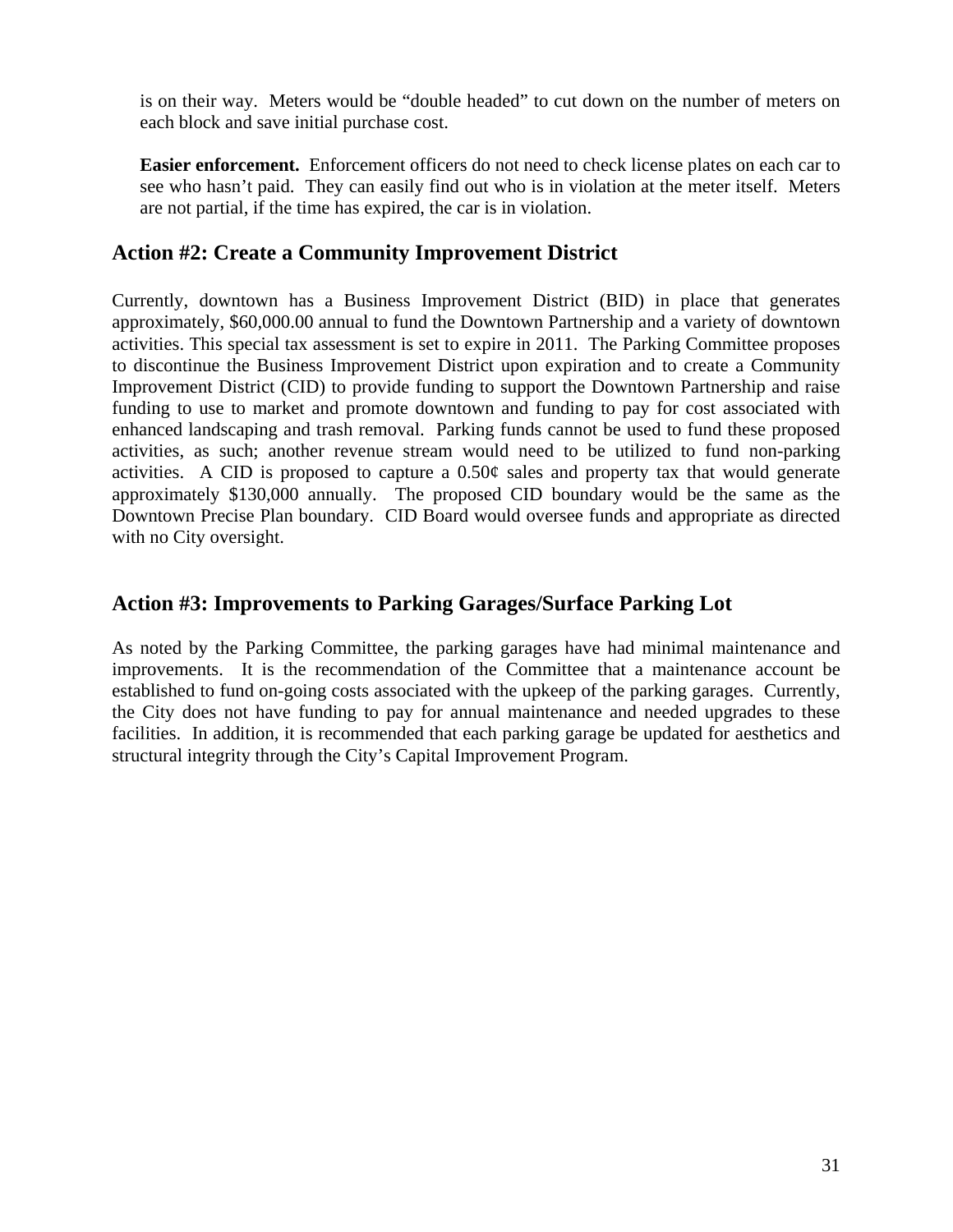Artist's Rendition of an update to the garage located at  $9<sup>th</sup>$  & Francis Street.







## Possible lay-out for  $9<sup>th</sup>$  & Francis Parking Lot

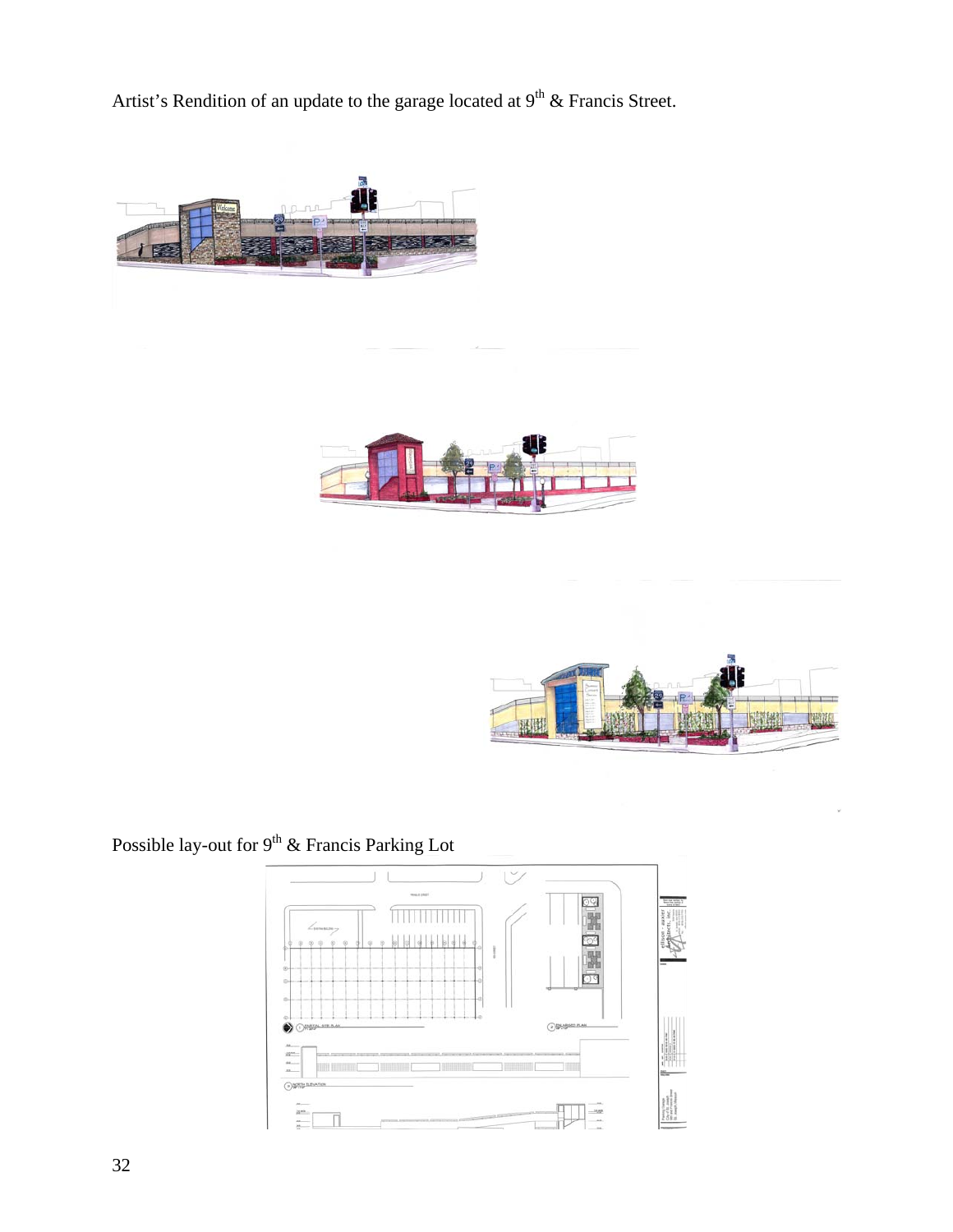In addition to existing parking garage upgrades, the Committee has also recommended the City follow through with plans for improving the surface parking lot located at  $5<sup>th</sup>$  & Edmond. This parking lot is owned by the City. It is the recommendation of the Committee that we provide automated gating in order to control this parking lot for use at nights and weekends.